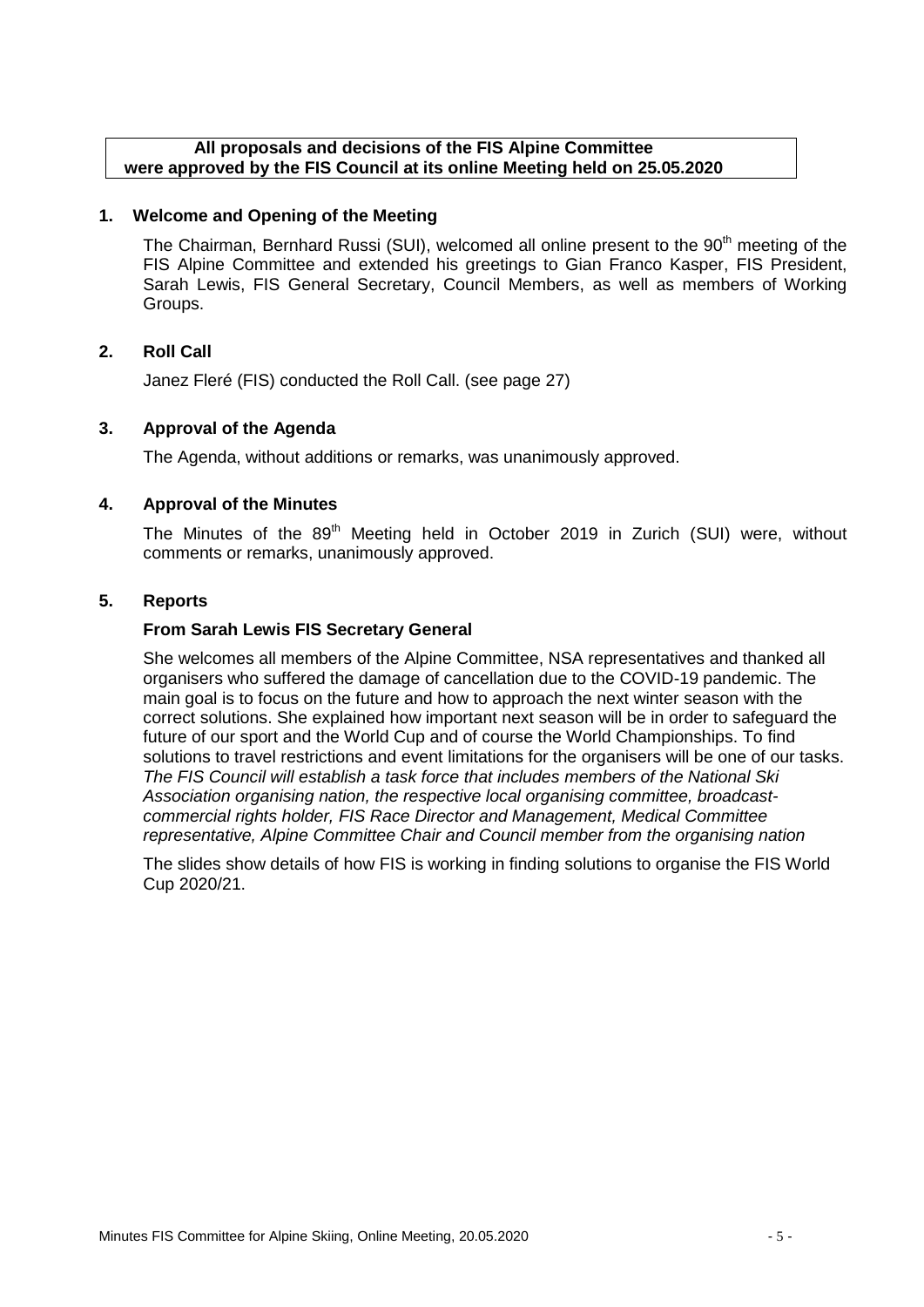

 $1/s$ 

# **OBJECTIVE: TO ORGANISE FIS WORLD CUP 2020-2021**

# **ACTION AGAINST CORONA**

**BE PART OF THE SOLUTION** 

To find solutions for FIS World Cup to take place and broadcast, with the underlying principle of providing a safe environment for the athletes and all participants.

The potential challenges to address in all disciplines and coordinate the strategy:

- 1. Travel Restrictions
- 2. Sport Event Organisation Restrictions
- 3. Changing Situation During Season

# FIS WORLD CUP 2020-2021 / WORLD CHAMPIONSHIPS **FUNDEMENTAL FOR ALL STAKEHOLDERS**

- 1. No broadcast visibility and media coverage during 2020-2021 season would take many years to recover
- 2. FIS World Cup and World Championship Events are a main source of financing for many organising National Ski Associations
- 3. Some Organisers and Resorts may not be able to return or recover if they lose their competitions
- 4. Impact entire operational expenditure and National Ski Association financial support from FIS

FÉDÉRATION INTERNATIONALE DE SKI<br>INTERNATIONAL SKI FEDERATION<br>INTERNATIONALER SKI VERBAND

**FEDERATION INTERNATIONALE DE SKI**<br>INTERNATIONAL SKI FEDERATION<br>INTERNATIONALER SKI VERBAND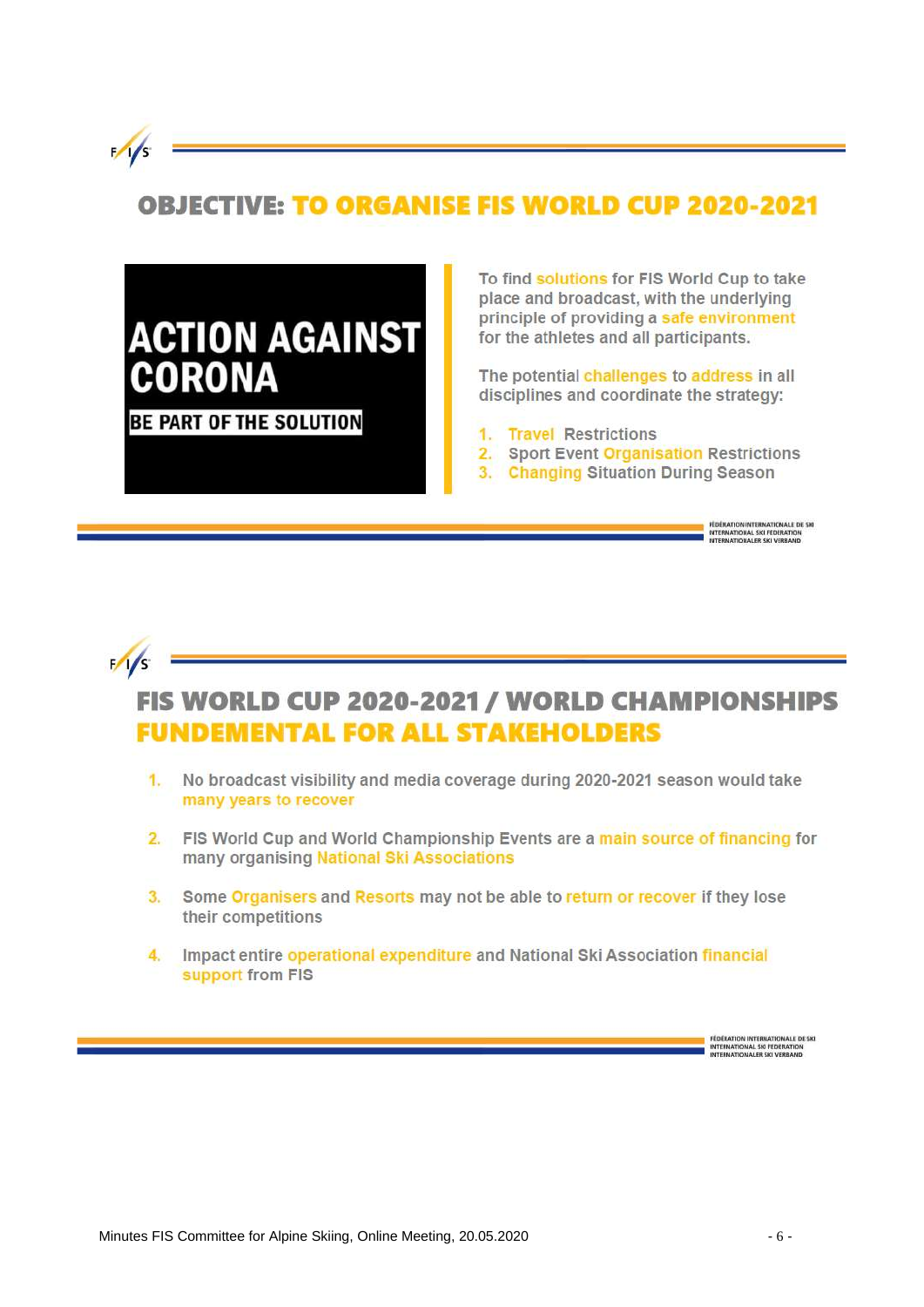

### **TRAVEL SITUATION: POTENTIAL SCENARIOS**

- Best Case: Travel is permitted without/minimal limitations  $1.$ • World Cup per existing calendars
- Limitation for a nation to leave their country  $\overline{2}$ . • To manage with authorities
- Access to some nationalities subject to quarantine  $3.$ • Option to avoid events in these countries, or organise block in region
- No access to some nationalities in certain countries  $\mathcal{A}$ . . Review calendar for countries who do not permit participating nations



# **TRAVEL LIMITATIONS: SOLUTIONS**

- $\triangleright$  Participation Criteria defined minimum nations with access to host country:
	- Per discipline and event: e.g. World Cup point scoring nations during 2018-2019  $\sim$ season with an active athlete ranked in top xx
- $\triangleright$  Access permitted only with quarantine for some defined nations:
	- Focus all World Cup events in discipline's main region/s
	- Charter flight if required for travel

FÉDÉRATION INTERNATIONALE DE SKI<br>INTERNATIONAL SKI FEDERATION<br>INTERNATIONALER SKI VERBAND

FÉDÉRATION INTERNATIONALE DE SKI<br>INTERNATIONAL SKI FEDERATION<br>INTERNATIONALER SKI VERBAND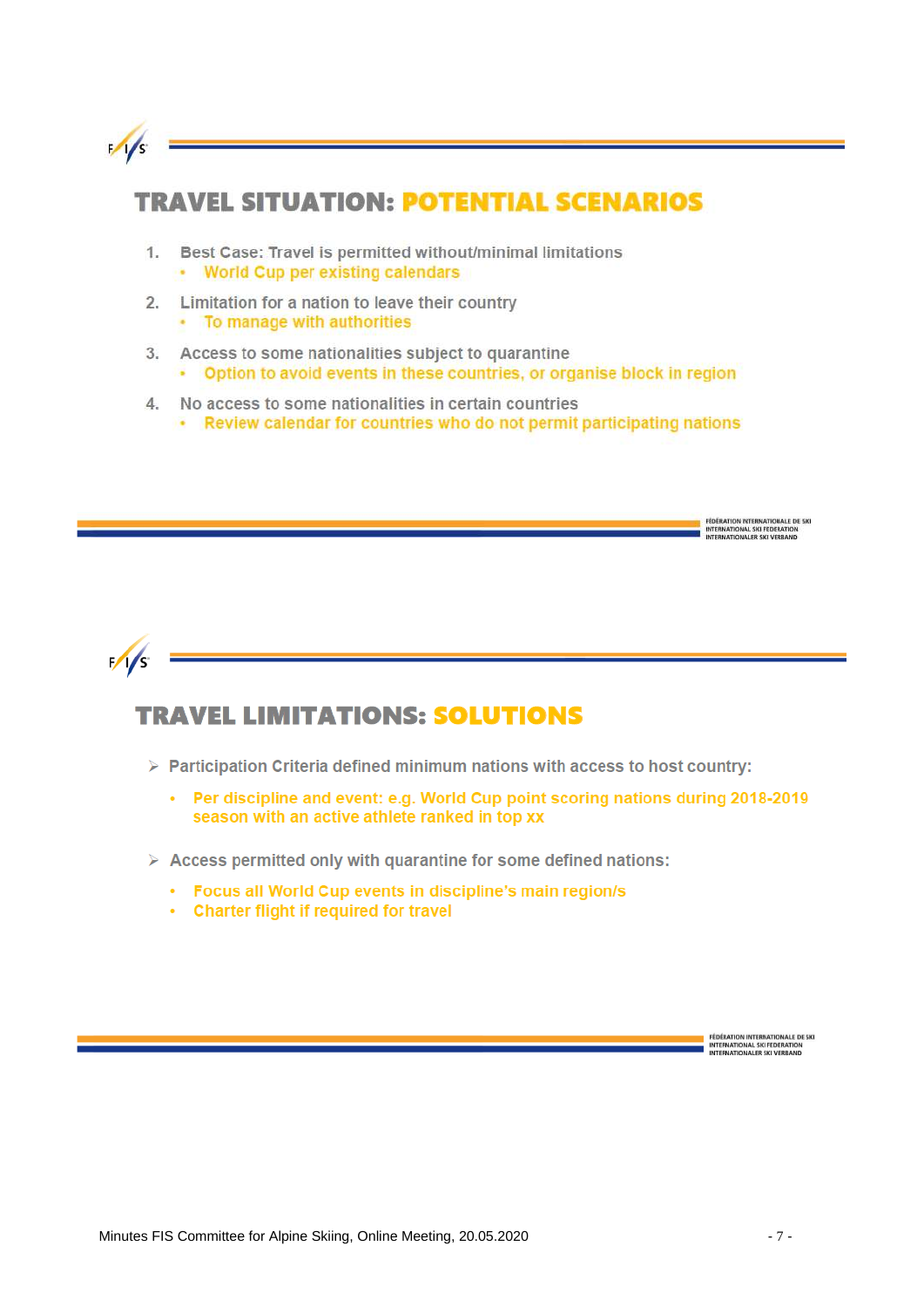

### **EVENT ORGANISATION: POTENTIAL RESTRICTIONS**

- Measures with minor changes, i.e. hand-washing facilities, limited distancing  $1.$ • World Cup maintains existing calendars
- $2.$ Some restrictions: i.e. limitation on number of public, distancing measures • Review impact with Organisers, National Ski Associations, Rights Holder: potentially less income, health-measure costs
- Strong restrictions: no public, total limited number persons on site  $3.$ 
	- . Review impact with Organisers, National Ski Associations, Rights Holder: affects on income, health-measure costs



# **CALENDAR 2020/2021 - TIMING / DEADLINES**

- 1. FIS Committee Meetings / Council Meeting, May 2020
	- Present focus and goal on existing calendars Option 1
	- Present and discuss calendar framework back-up with Option 2 light measures **Option 3 strong measures**
- 2. Final version World Cup Calendars 2020-2021
	- . May 2020: Objective to maintain existing calendars
	- . End June 2020: intermediate evaluation with LOCs, NSAs, Rights Holder
	- Mid August 2020: intermediate evaluation with LOCs, NSAs, Rights Holder
	- . End September 2020: deadline to implement adapted calendar if necessary
	- Final Calendars subject to approval of FIS Council

FÉDÉRATION INTERNATIONALE DE SKI<br>INTERNATIONAL SKI FEDERATION<br>INTERNATIONALER SKI VERBAND

**FEDERATION INTERNATIONALE DE SIG** INTERNATIONAL SKI FEDERATION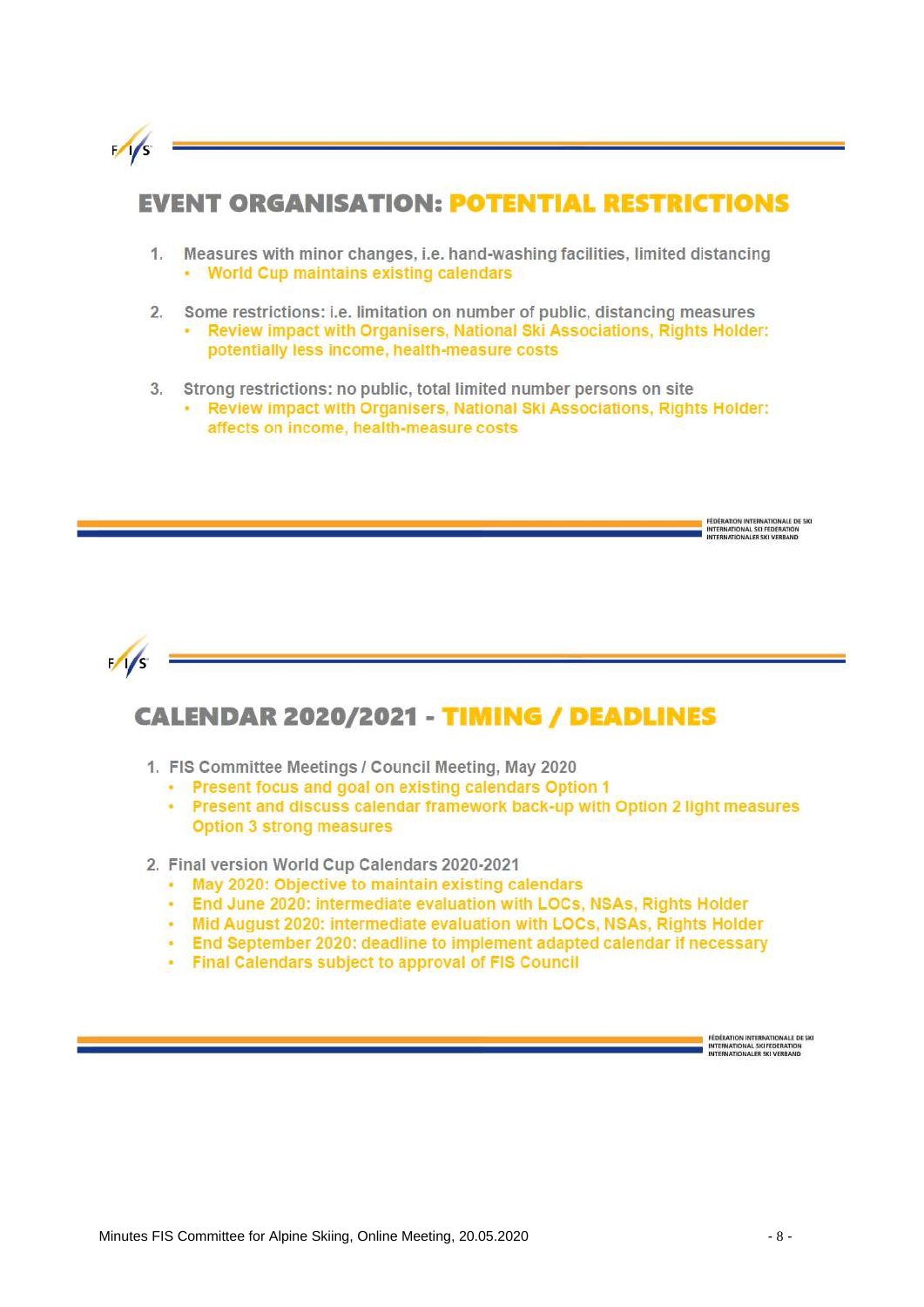

### **CALENDAR MANAGEMENT: IN-SEASON**

- 1. Implement Covid-19 Event Cancellation
	- 30 day deadline: current status and outlook
	- Required measures in place / sign-off from national/local health authorities ¥,
- 2. Snow Control deadlines
	- Existing regulations serve as back-up Covid-19 check
- 3. Event Task Force / Support Group
	- Per Event specific group: NSA organising nation, respective LOC, Rights Holder, FIS Race Director and Management, Medical Committee representative, Discipline Committee Chair, Council Member from organising nation
	- Permanent monitoring by FIS Support Group to assist all disciplines



### **HEALTH PROTECTION MEASURES**

FIS Covid-19 Prevention Guidelines for Event Organisers to be finalised based on WHO Guidelines and Risk Assessment, IOC-IFs shared information: Summer 2020 version / updated for Winter 2020-2021

- 1. Vaccination exists
	- All participants with vaccination (whereabouts for previous 14 days)
- 2. No vaccination:
	- Athletes, Team officials, FIS competition management and staff, LOC key persons, service teams have Covid-19 test (whereabouts for previous 14 days)
	- All participants have Covid-19 test (whereabouts for previous 14 days)

FÉDÉRATION INTERNATIONALE DE SKI<br>INTERNATIONAL SKI FEDERATION<br>INTERNATIONALER SKI VERBAND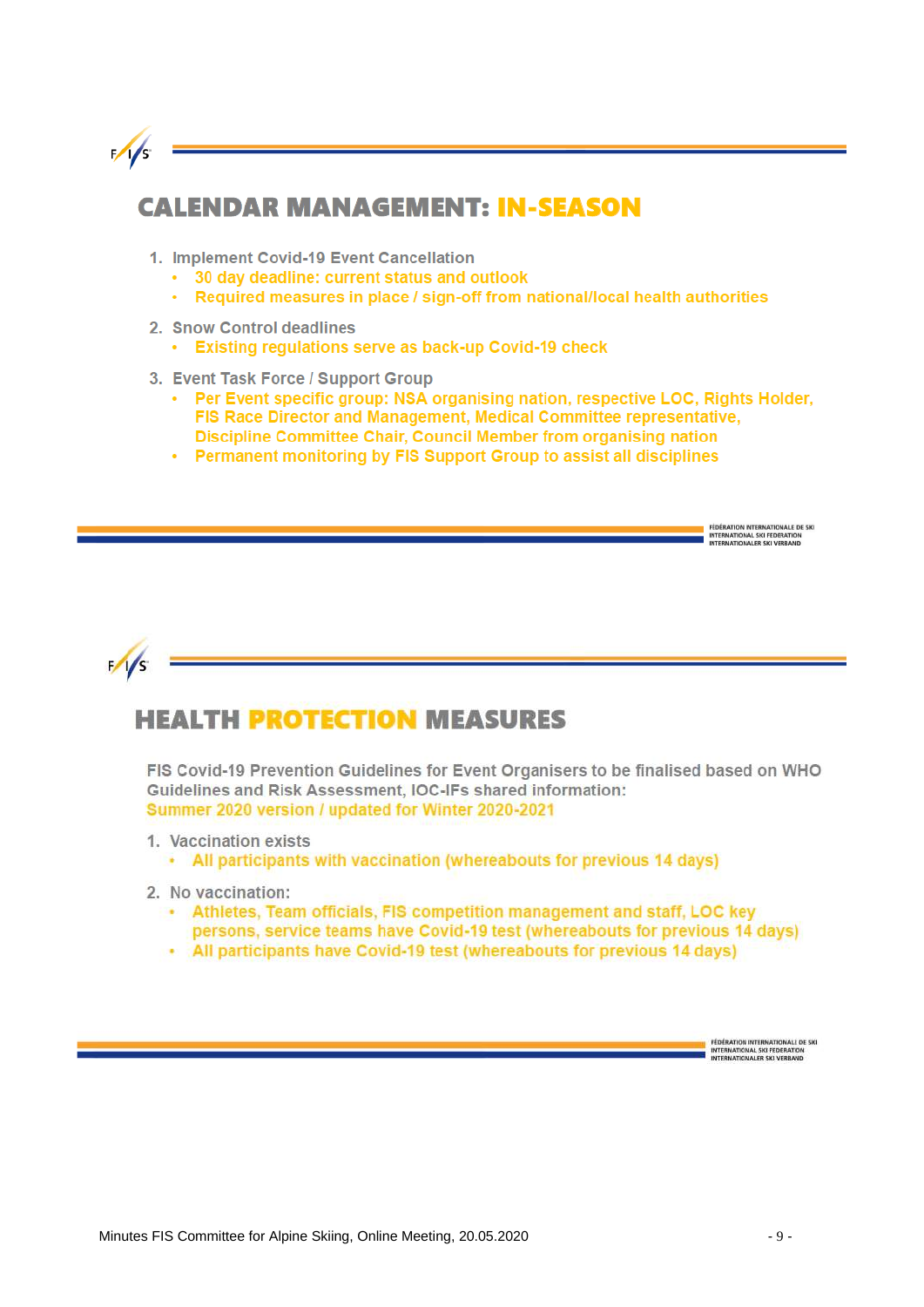

### **EVENT ORGANISATION: FOLLOW UP ACTIONS**

FIS Competition Management review scenarios with Organisers, National Ski **Associations, Rights Holder, including:** 

- Compulsory Elements: e.g. field of play set-up and safety, broadcast, timing&data
- Optional Elements to reduce costs: e.g. entertainment events, official functions
- Modify due to Covid-19 restrictions: e.g. distancing measures, facilities



# **OUTCOME: ORGANISING FIS WORLD CUP 2020-2021**



Sport and FIS Events can be role models for managing new conditions to organise safe events - we have structured events and are used to respecting rules - and sport can play it's role as a key contributor to health and well-being

Let's jointly address challenges and solutions for the FIS World Cup 2020-2021 series to take place

FEDERATION INTERNATIONALE DE SKI<br>INTERNATIONAL SKI FEDERATION<br>INTERNATIONALER SKI VERBAND

FÉDÉRATION INTERNATIONALE DE SKI<br>INTERNATIONAL SKI FEDERATION<br>INTERNATIONALER SKI VERBAND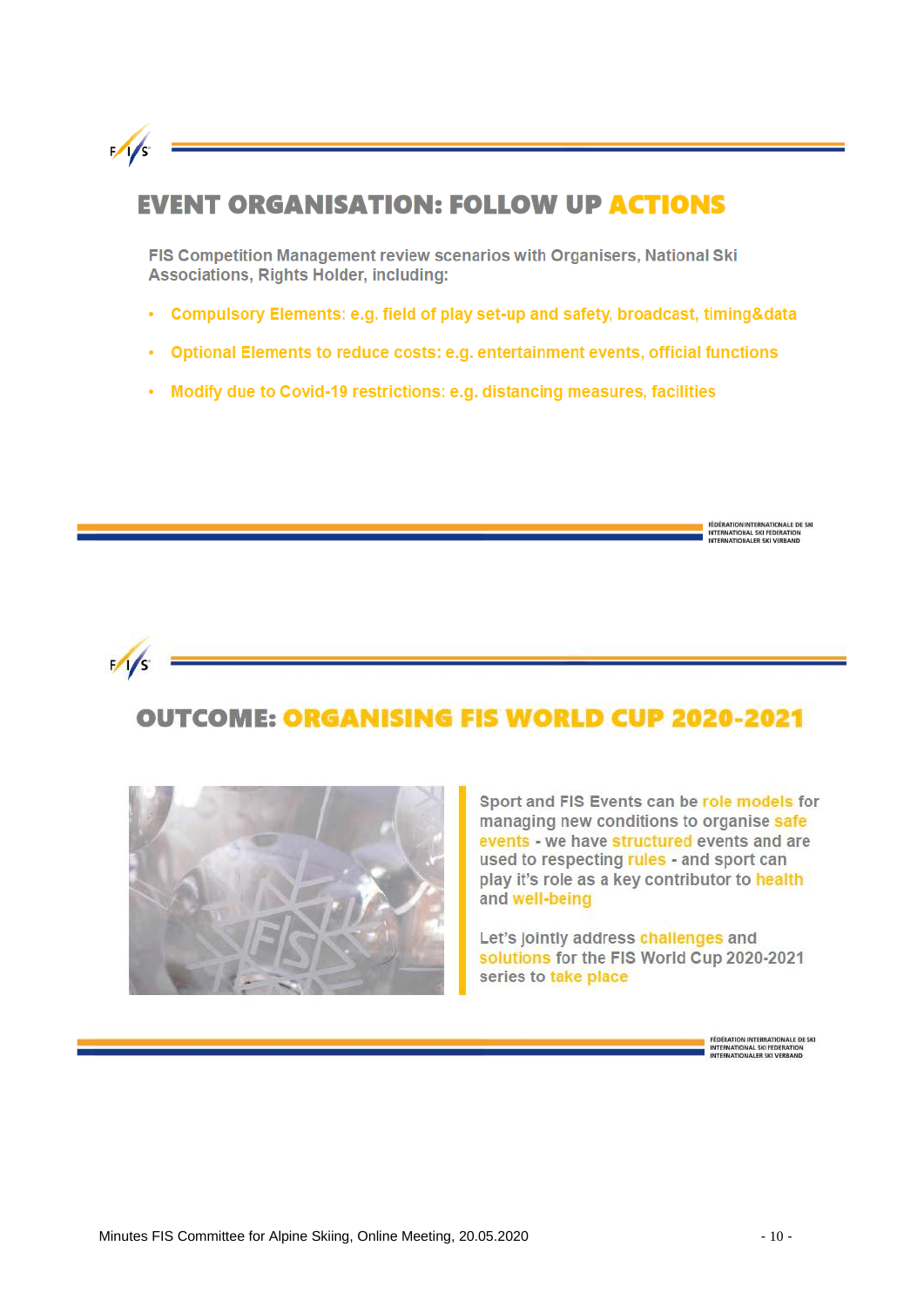#### 5.1 **Chairman (Bernhard Russi, SUI)**

The Chairman gave a report. The following are his words verbatim:

Nature decides

Alpine ski racing was heavily influenced by nature in both the 2019 and 2020 seasons. Sometimes even decisively.

While the normal course of the programme was heavily influenced by capricious weather in both seasons, last year the Corona Pandemic was even a bigger mess. The implementation of important, decisive races at all levels fell victim to the global crisis situation and its ramifications.

However, the 2019 Alpine World Championships in Are (Sweden) have shown that alpine skiing, its organizers, race directors, coaches and athletes are willing to compromise when it comes to saving individual races. Even if the standards no longer correspond to the best-case scenarios, technical requirements are no longer so high and start times have to be postponed by days or hours.

This was the only way we could speak of successful world championships, with topclass sporting performances and well-deserved world champions and medallists.

For ski racing, the World Cup and the World Championships are an important component and an important product for television stations and sports enthusiasts worldwide. That is why we constantly question our system, our racing processes and our disciplines. How high is the interest in the Alpine combination, for example, or can we win a larger and maybe even a younger audience through parallel races? New ski fans, from other countries and cultures, may follow the event not because of tradition, but because it is easy to understand.

Is there an either-or? How many races can the market digest?

One answer should come after the 2020-21 season. Until then it should be clear whether and how the rule and format changes have had an impact. What is wanted and required by the market, the media and viewers and athletes.

Important events could no longer be staged at the end of the 2020 season due to the Corona pandemic. At the moment, we are lacking the tests of the Olympic slopes for the 2022 Olympics in Beijing. However, the women's World Cup races in winter 2021, on the same slopes as the men, will bring us the necessary information.

The same applies to the World Cup final, which was scheduled in mid-March as the largest test for the upcoming Alpine World Championships in 2021.Here we can count on the great experience of the organizers in Cortina.

The new world health situation has shown us that we can and must continue to plan ahead. That we have to remain flexible at all times and adapt to the conditions wherever they come from.

#### **6. Executive Board (Bernhard Russi, SUI)**

The following proposals for the Parallel Qualification Run to be held at the 2021 World Championships in Cortina d´Ampezzo were approved.

#### Rules for the Qualification Race for Parallel Event

Qualification races will take place for women and men's Parallel. The qualification race will also be in parallel format and 16 competitors per gender will be qualified to participate in the final race.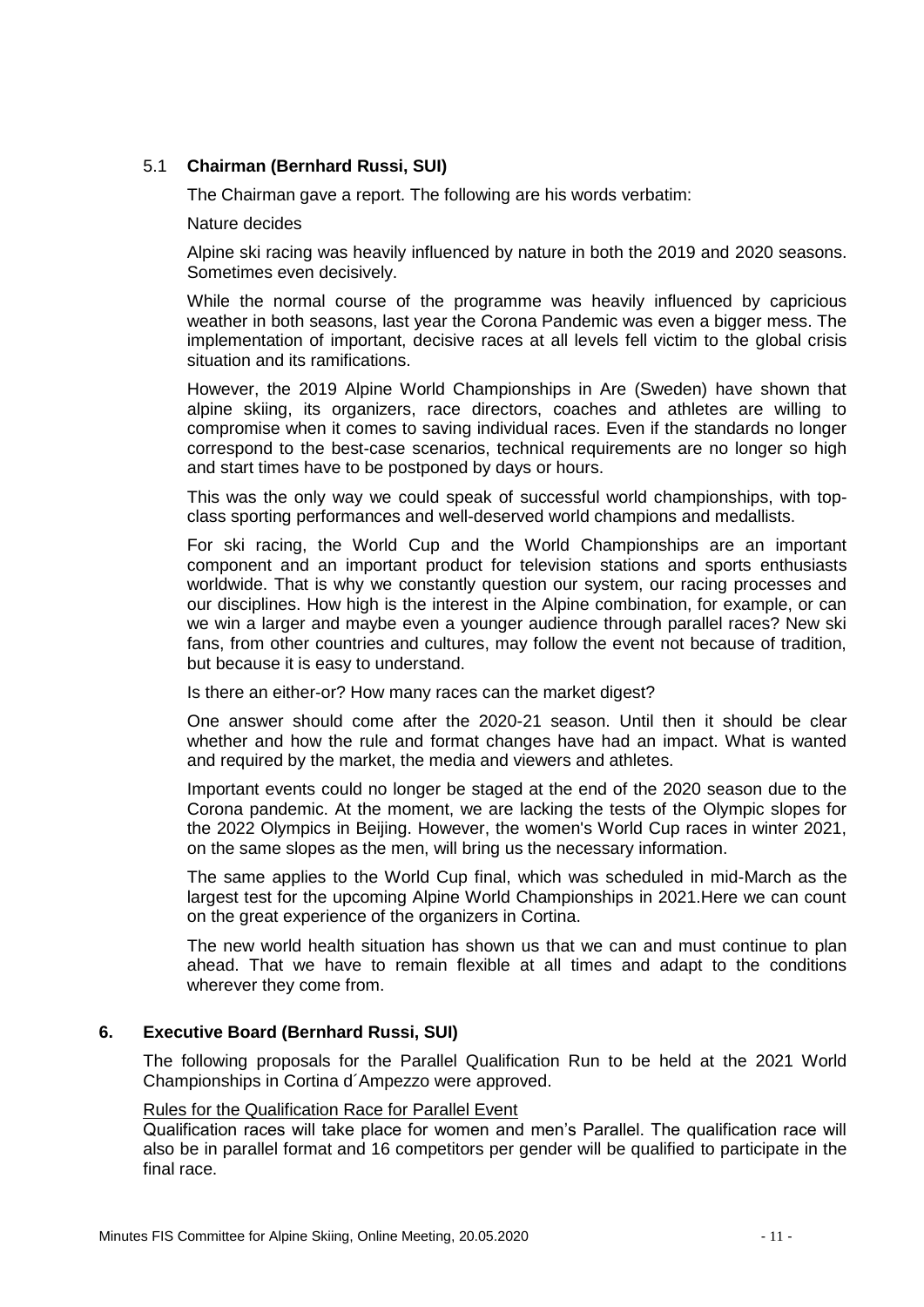Modus:

- a. Eligibility requirements for the qualification race:
- Each nation can participate with a maximum of up to four (4) competitors per gender:
- for women, the top 500 from the Parallel World Seeding List (PWSL) are eligible;
- for men, the top 300 from the Parallel World Seeding List (PWSL) are eligible.
- b. Entries and Enrolment:

Entries for the qualification race are carried out according to World Cup rules. The best 30 competitors present are enrolled according to the actual WCSL in PAR

event. Competitors with at least 500 WCSL points are considered according the World Cup rules.

The next competitors, up to a total of 70, follow according to their actual PWSL position.

Thereafter, the first 30 nations on the board represented by one competitor only with his/her valid PWSL points, which are not already represented by the first 70 eligible competitors, are eligible.

c. Qualifiers:

The 16 best ranked competitors per gender from the qualification race, after confirmation from each Team Captain right after qualification's protest time is over, will qualify to the final race.

Based on the eligibility requirements above, a maximum of 100 competitors per gender are allowed to participate in the qualification race.

All competitors participating in the qualification race will also be included in the official results list of the FIS Alpine World Ski Championships Parallel, which includes both the qualification and final races.

#### **The Alpine Committee supported the proposal**

#### **7. Evaluation**

#### 7.1 **Timing Working Group (Daniel Defago, FIS)**

Daniel Defago reported on behalf of the Working Group.

Our TWG meeting was held online on 28th and 29th of May. The data group has been postponed to Autumn.

Maria Civiac (ESP) left FIS at the End of January 2020, a welcome to Uldis Brize (LAT) who will take over her task.

We made the Start door homologation easier by allowing the possibility to homologate it only for Parallel, Cross, or both. For Parallel, is also allowed to homologate it without a delayed start. We agreed also to define the current WC start sequence (4 beeps/lights) as a requirement for parallel homologation.

A new Start door for Parallel by "SIMARD FABRICATION MÉCANIQUE" was homologated in February.

After analysing the last season timing reports, we figure out that a lot of acoustic signal devices were used as a Start clock. That why having mandatory homologated Start clock for the upcoming season is postponed. The homologation number will be removed from the Timing report.

#### **7.2 Classification of Alpine Competitors (Jeff Weinman, USA)**

The Sub-Committee had an online meeting and different proposals were discussed and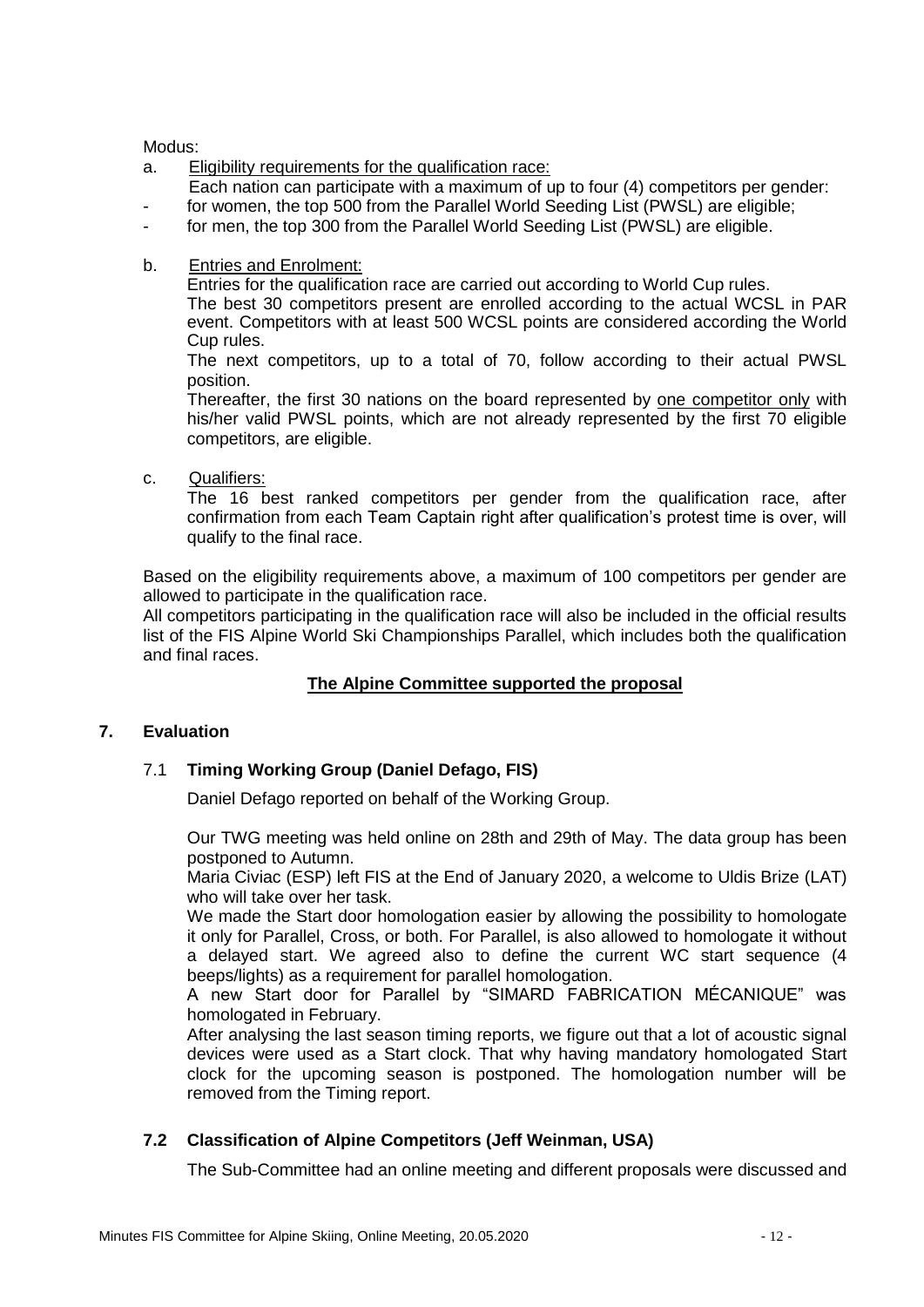voted on. An Austrian proposal to have an early start of the northern hemisphere winter season (for FIS level events) and a German proposal to add a new adder to COC events were not approved.

The following proposals are the ones approved by the sub-committee:

#### 2020 cancelled National Championships

- 1.4 National Championships For each National Ski Association's national championships, only one competition per gender in each event is allowed for women and men using the relevant category adder for NC and NJC. In the season 2020/21 the following exception is granted for cancelled NC and NJC of the season 2019/20:
	- The originally cancelled NC or NJC must be organised by 31.12.2020 at latest. It is not possible to organise the event in calendar year 2021. These events are indicated in the FIS calendar with a NC\* or NJC\*
	- All National Ski Associations are allowed to organise one competition per gender and event for U18, where only U18 competitors can start.

#### Competitors without any results during previous season

7.1.5 Competitors without any results

A competitor without any results (respectively in each event) during the previous season (signed with ">" in the FIS Points List) will not be included in the respective event quota calculations; he still has the right to start according to his FIS points. This rule is not valid for athletes with active injured status (signed with "#" in the FIS Points List). This art. is also valid for all quota calculations (World Cup, Continental Cups and Parallel World Seeding List).

#### **The Alpine Committee supported both proposals**

Travel limitation due to COVID-19 Southern Hemisphere events

FIS Level competitions (including National Championships) can be organised in nations where the access for other National Ski Associations is limited or forbidden.

ANC & SAC events can be organised if at least the following National Ski Associations have the possibility to access the organising nation: ANC: AUS and NZL SAC: ARG and CHI (mandatory)

#### **8. Women´s Alpine Skiing (Karen Korfanta, USA)**

Considering the FIS decision to postpone the  $52<sup>nd</sup>$  International Ski Congress scheduled for Thailand the Alpine Women's Sub-Committee will not host an online committee conference call. We will look forward to a rescheduled time/place for the FIS Congress, hopefully in the fall 2020.

The 19-20 World Cup season had its difficulties with weather not to mention the significant implications of Covid-19.

The FIS Race Directors and the entire race organising committees spent countless hours preparing for the World Cup events. Most were conducted successfully and gave the women athletes the opportunity to perform at their highest level. Congratulations to all, FIS Race Directors, ROCs, athlete staffs and all the athletes!

Initiatives that continue are finding solutions to very intense schedules in World Cup and European Cup, athlete hospitality, athlete security and demanding travel under normal circumstances.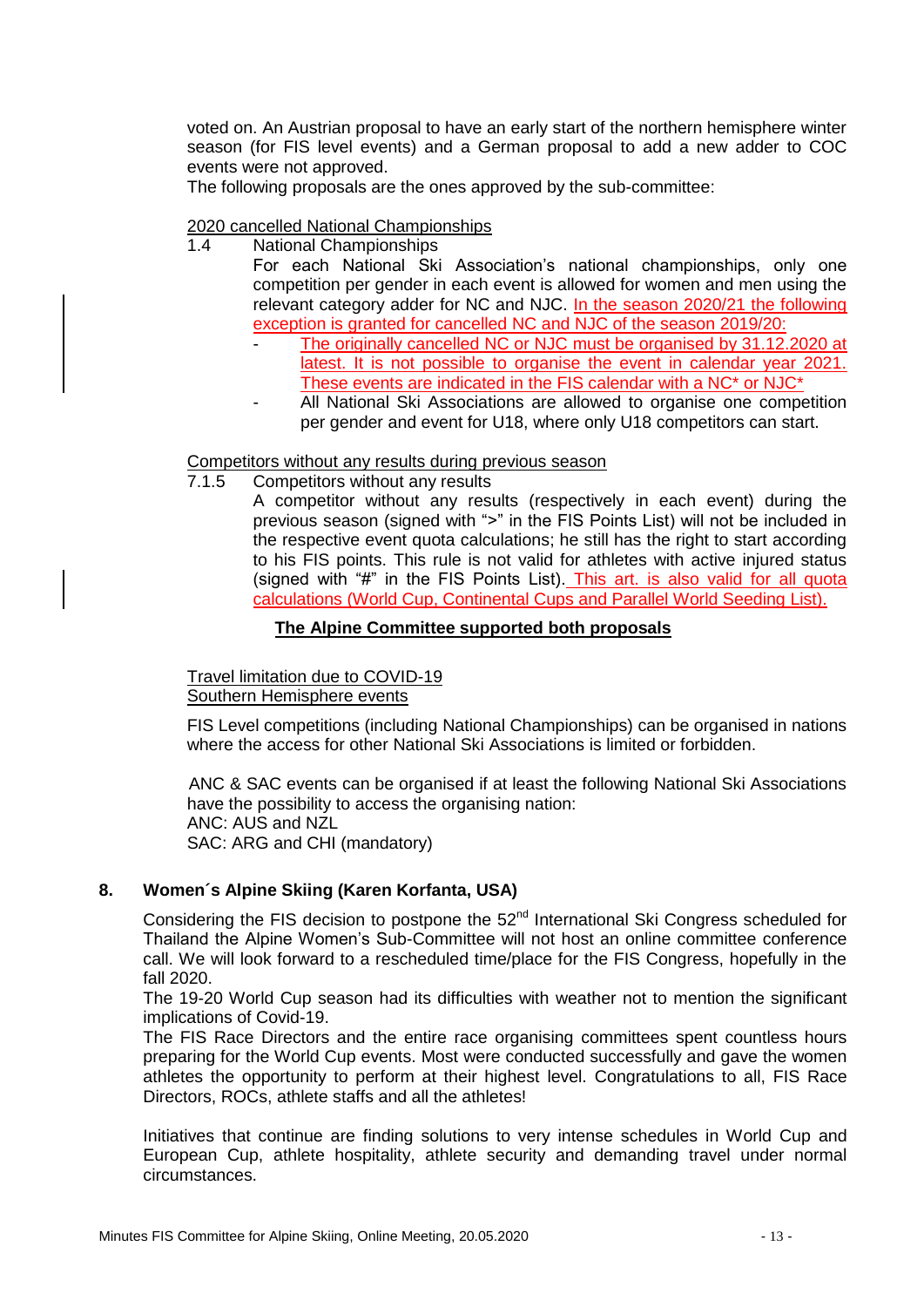In the meantime, I am asking each of you to take the time to share with all any notes you may have from this past season. Many of you may have officiated, enjoyed as a spectator or watched on live-stream. In the fall we will have the opportunity to discuss your comments and look forward to a great 2021 World Cup season.

#### **9. Alpine Courses (Elena Gaja, ITA)**

The Sub-Committee Alpine Courses met on Monday 18th with 11 out of 14 members present or represented, together with many inspectors for a total of 51 people.

Since the Fall meetings in Zürich, 337 Homologation Certificates were issued and currently there are still around 270 requests for homologation open.

An exception has been requested last November by the SC for Masters Racing about an homologation in Croatia for a SG with a vertical drop below the minimum (-11m): it has been approved with N° 13340/11/19 in order to promote the development of Masters Racing in that region, but it's important to remark that the exception has only been given for Masters races.

Following Race Directors and CC Coordinators' reports, there are few venues requiring rehomologations and/or more careful safety installation and control that will be done during coming summer.

Concerning the well-known Covid-19 difficult situation worldwide, Sub-Committee for Alpine Courses discussed which could be the major challenges to be faced in the next 3/4 months: inspection activity itself doesn't seem to be a risky one (as outdoor and involving a small group of people); but problems may arise if travels and/or borders' crossing will be impossible, as some of the venues are far from Inspectors or in few countries inspectors have to come from abroad because there are no FIS inspectors of their nationality. In this case, and only if really necessary and carefully evaluated on a case by case basis, we ask to the Council to grant the Sub-Committee for Alpine Courses the right to extend the validity of a given homologation up to the end of season 2020-2021 (July 2021 for Northern and November 2021 for Southern Hemisphere).

We assure that such potential decision will only be taken considering very seriously both the real need and the safety of the athletes; obviously we will try to avoid those situations and resort to such a solution as 'extrema ratio'.

We furthermore suggest that, in case of positive response of the Council and in case of extension of the validity, very experienced TDs have to be assigned to races held on those competition courses.

Finally, information has been given about Council actions promoting gender balance: currently the balance for Alpine Courses is 85 % - 15%. Given the extremely technical characteristics of the Homologation Inspector's role, NSAs have been invited to start and promote education programs in order to provide medium-term results.

#### To extend validity of homologation certificates

Request to grant the Sub-Committee for Alpine Courses the right to extend the validity of a given homologation up to the end of season 2020-2021 (July 2021 for Northern and November 2021 for Southern Hemisphere) if not all re-homologations can be done during the summer and autumn period due to the actual COVID 19

#### **The Alpine Committee supported the proposal**

#### **10. Alpine Rules (Michael Huber, AUT)**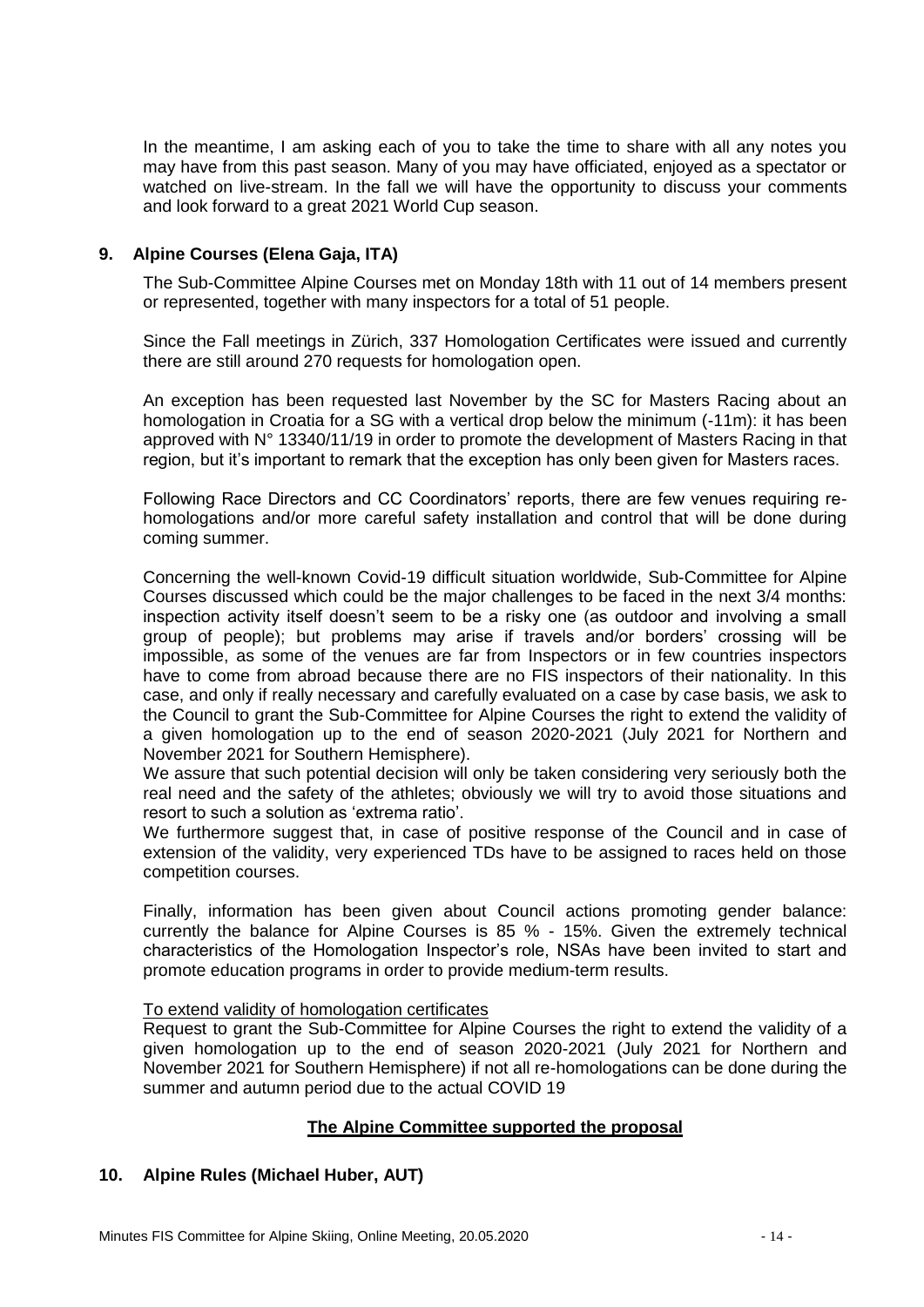The Sub-Committee held its very first Online Meeting, 45 members and guests attended. As a new procedure, members were asked to send written feedback as kind of "pre-opinions" about the agendas proposals in advance. 50 % gave answers, which supported very much the efficient running of the meeting from a technical standpoint.

The proposal referring to Parallel rules had too many questions and different opinions so no decision was made to change the rules but to install a working group (lead by David Mansfield) to discuss the wording, especially to harmonize once again in between the different competition levels.

The proposal regarding the Alpine Combined  $2<sup>nd</sup>$  run starting order was postponed until the next year.

The following proposals were confirmed by the Sub-Committee and forwarded to the Alpine Committee:

| New minimum Vertical Drop ENL Super G |  |  |  |
|---------------------------------------|--|--|--|
|                                       |  |  |  |

| Super-G |
|---------|
|         |

- 1001 Technical Data
- 1001.1 Vertical Drop
- **………..**

…………

………

……..

1001.1.4 Entry League Races (ENL)  $-3050$  m  $-500$  m

#### Rename Mixed Team Parallel

- 608 Youth International Alpine Competitions
- 608.6.1 U16 U14 events may include Slalom, Giant Slalom, Super-G, Parallel, Kombi events, team competition (e.g Mixed and Alpine-Team Parallel Event).
- 1212 MixedAlpine Team ParallelEvent
- 1212.1 Type of Event An AlpineMixed ParallelTeam event will be conducted as a parallel using Giant Slalom gates and panels.

#### 1212.3 Team Entry

The entries for the Mixed Alpine Team Parallel Event (without names) must be within 24 hours before the scheduled start of the team event.

#### Honorary member

The Sub-Committee for the Alpine Rules unanimously supports the nomination of Manfred Kattengell (GER) as an Honorary Member for his long lasting work and service as volunteer during 29 years.

#### **The Alpine Committee supported all three proposals**

#### **11. Alpine Technical Delegates (Walter Vogel, GER)**

The past season probably was one of the most difficult in history of alpine skiing. The season started with precarious snow conditions in several regions, followed by tough weather conditions and finished by a hard corona-break - in Asia the problems arose even earlier. As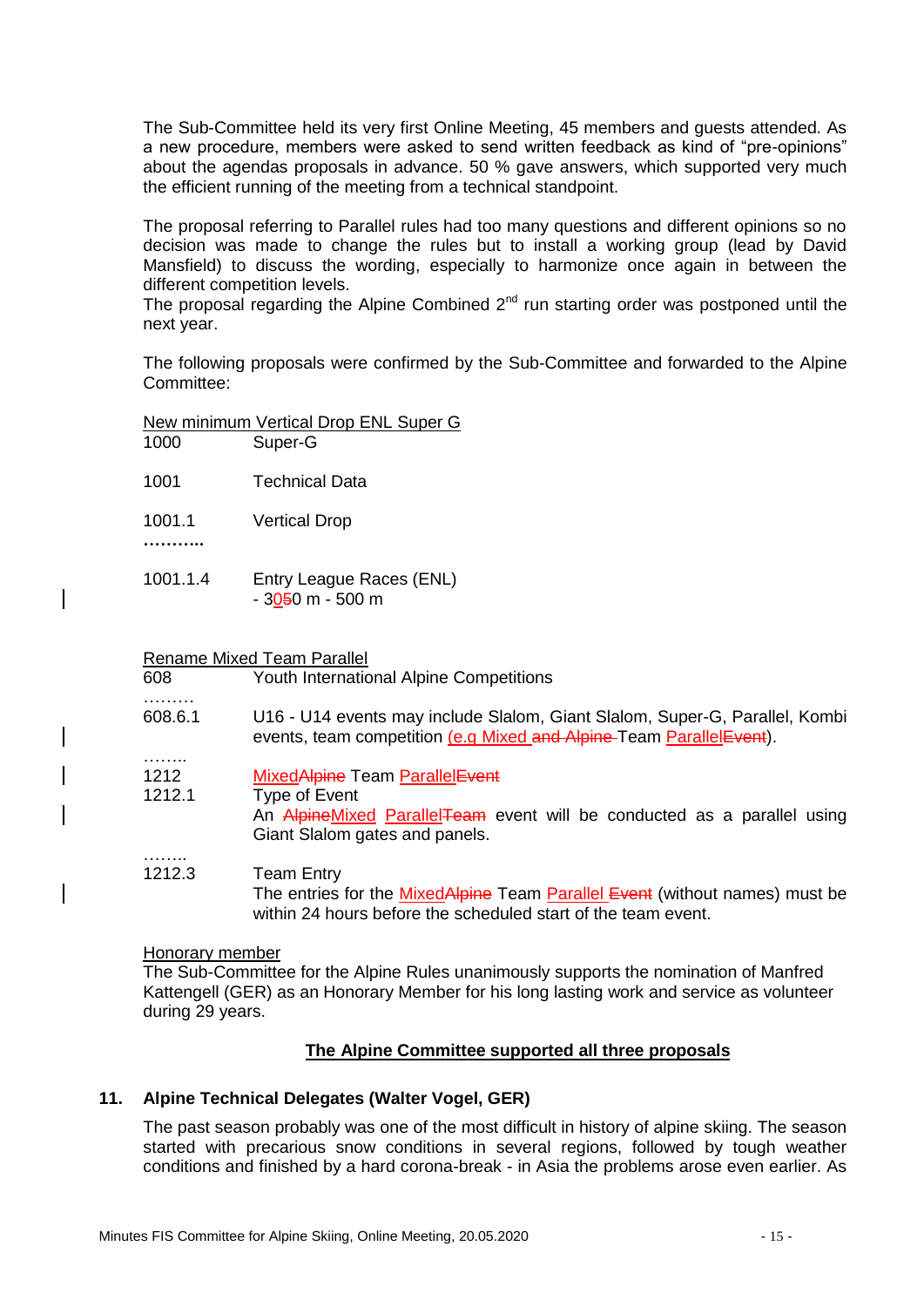a consequence, there were a lot of changes to handle. The fact that we could cope with these extraordinary situations the sub-committee really can be proud of. Therefore the Chairman thanks all commissioners who took care of this management and to all Alpine Technical Delegates for their engagement and flexibility.

At the beginning of the corona crisis there were some critical moments when assigned TDs from corona-concerned regions were declared as undesirable. The Chairman thinks that we have to express our understanding for such opinions and actions as a result of a mixture of lack of information, fear and care.

From the operational side there were only a few smaller problems that occurred during the last season. A big majority of all competitions were supervised professionally and results were transmitted quickly.

Administrative business usually dominates the SC's Spring meeting so the Chairman decided not to have a web conference. The commissioners provided their content concerning assignments, updates and TD staff in time and the results can be seen in these Minutes.

Last but not least the Chairman thanked alpine administrator, Janez Fleré, and Daniel Defago for their support.

Proposed TDs and Jury members for: 2021 FIS Alpine Junior World Championships, Bansko (BUL) Technical Delegate Women: Julie Klotz (CAN) Technical Delegate Men: Sepp Odermatt (SUI)

The following changes of Technical Delegate were requested: 2021 EYOF, Vuokatti, (FIN) Technical Delegate Men: Stefan Havnelid (NOR) replaced by David Hansson (SWE)

2021 FIS Alpine World Ski Championships, Cortina d´Ampezzo (ITA) Jury Member: Paul Trayner (GBR) replaced by Bruno Tuaire (FRA)

#### **The Alpine Committee supported the proposal**

#### **12. Alpine World Cup (Bernhard Russi, SUI)**

Bernhard Russi the Alpine Committee Chairman, ran the online meeting as Interim World Cup sub-committee Chairman.

The following proposals, confirmed in the sub-committee, were presented for approval in the Alpine Committee:

Replacement of competitors in Parallel

3.3.2 Replacement of competitors in Parallel

Qualified competitors from within the national quota can be replaced by competitors ranked within the first 60 of the WCSL or within the first 200 of the Parallel World Seeding List (PWSL), or ranked within the first 120 (80 for men's event) of the valid FIS points list of GS/SL or -by competitors who have at least 500 WCSL overall points (if the conditions according to art. 3.2 are fulfilled)

#### **The Alpine Committee supported the proposal**

Competitor without any result

3.1.1 Qualification standards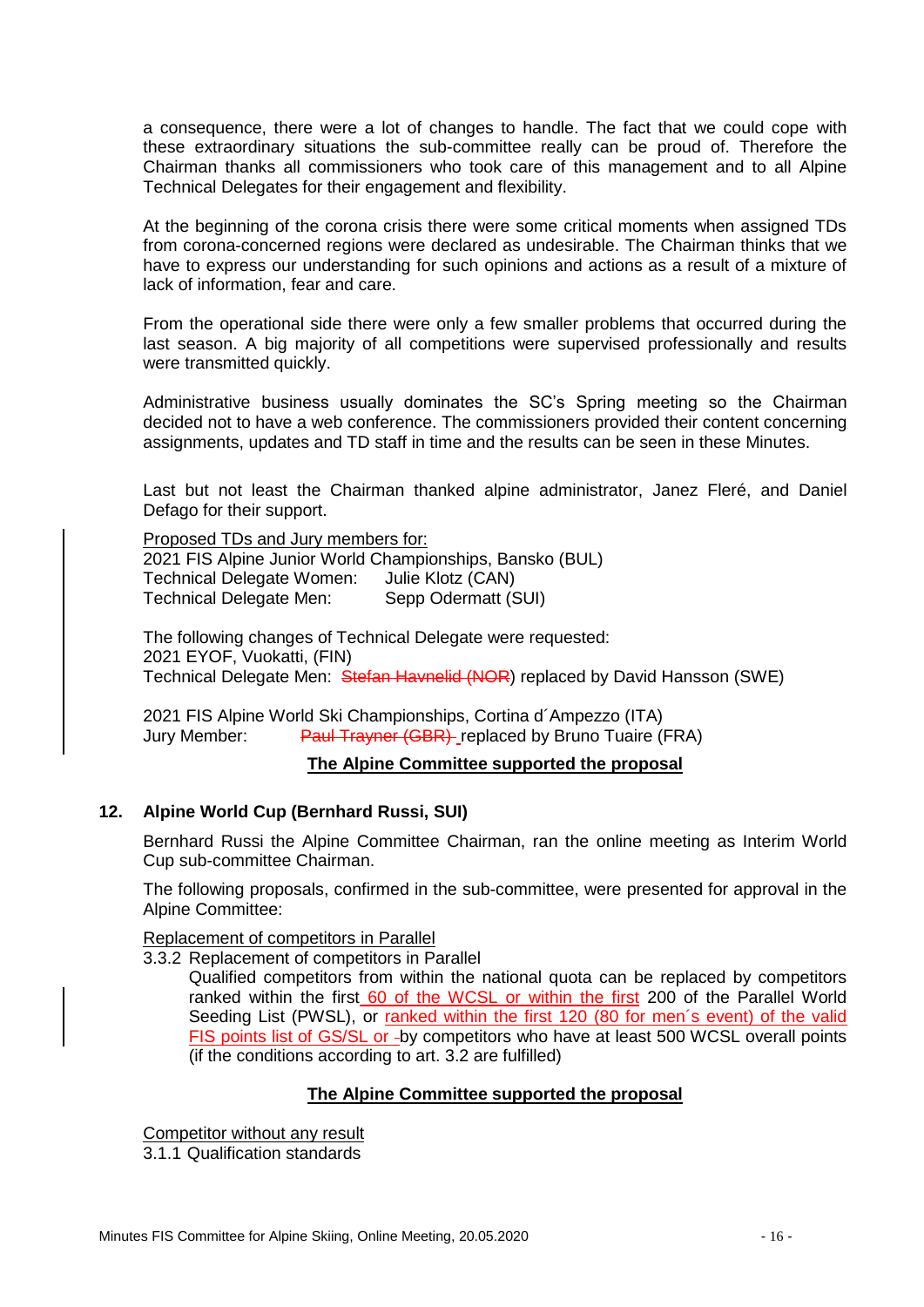The qualification standards will be established before each season, based on an agreement with the Committee for Alpine Skiing.

The standards cannot be modified during the season. A competitor without any results during the previous season will not be included in the respective event quota calculations. (art 7.1.5 FIS Points Rules).

#### **The Alpine Committee supported the proposal**

Parallel Quota calculation (only valid for the season 2020/2021)

For the season 2020/21, the nation's higher quota, WCSL or PWSL, is valid.

3.3 National quota

For each event a national quota is calculated periodically according to the World Cup Starting List (WCSL) and for Parallel according to the Parallel World Seeding List (PWSL). The periods are adapted to the respective calendar planning and fixed before the start of the competition season. The quota is established on the basis of the number of competitors per nation, classified within rank 1 to max. 60 of the WCSL (PWSL for Parallel) in the event concerned. There is no moving up. For Parallel the nation´s higher quota, WCSL or PWSL is valid.

A National Ski Association may enter a maximum of eight (8) (seven (7) for Men's competitions) additional competitors (under consideration of art. 3.2).

#### **The Alpine Committee supported the proposal**

#### Rules for World Cup Parallel

- 1. Type of Event
	- The race will be conducted as a parallel (PSL or PGS) with a qualification.
- 2. Eligibility
	- World Cup rules, art. 3 are valid for the qualification- $run$ . Basic and nation quota according to the event concerned.
	- The best 1632 ranked competitors from the qualification are qualified for the parallel race.
- 3. Entry deadlines: According to World Cup rules
- 4. Qualification
- 4.1 Qualification run in parallel format (run-rerun)
	- Takes place on the parallel competition course.
	- Enrolment: The best 30 competitors present are enrolled according to the actual WCSLParallel World Seeding List (PWSL).
	- Enrolment after the best  $30<sup>th</sup>$  competitor: Ccompetitors with at least 500 WCSL points are enrolled after the  $30<sup>th</sup>$  competitor. Thereafter the competitors are enrolled according to the PWSL (Parallel World Seeding List).
	- Starting order: 1<sup>st</sup> run, odd bibs on red course and even bibs on blue course 2<sup>nd</sup> run: odd bibs on blue course and even bibs on red course
	- The competitors DNF, DNS, DSQ in the run 1 are not starting the run 2
	- Only competitors with time in both runs are classified.
	- The best  $1632$  total times (adding  $1<sup>st</sup>$  and  $2<sup>nd</sup>$  run time), after confirmation from each Team Captain right after qualification's protest time is over, will be qualified for the round of 1632. If there are no 3216 competitors with both times the best single times will be the next qualified competitors.
	- In case of a tie, the competitor with the best single time will be better ranked. If there is still a tie the higher bib will be better ranked.
	- In case only 1 run can be completed, the  $846$  best ranked competitors from each course will be qualified for the round of  $3216$ . If there is a tie the higher bib will be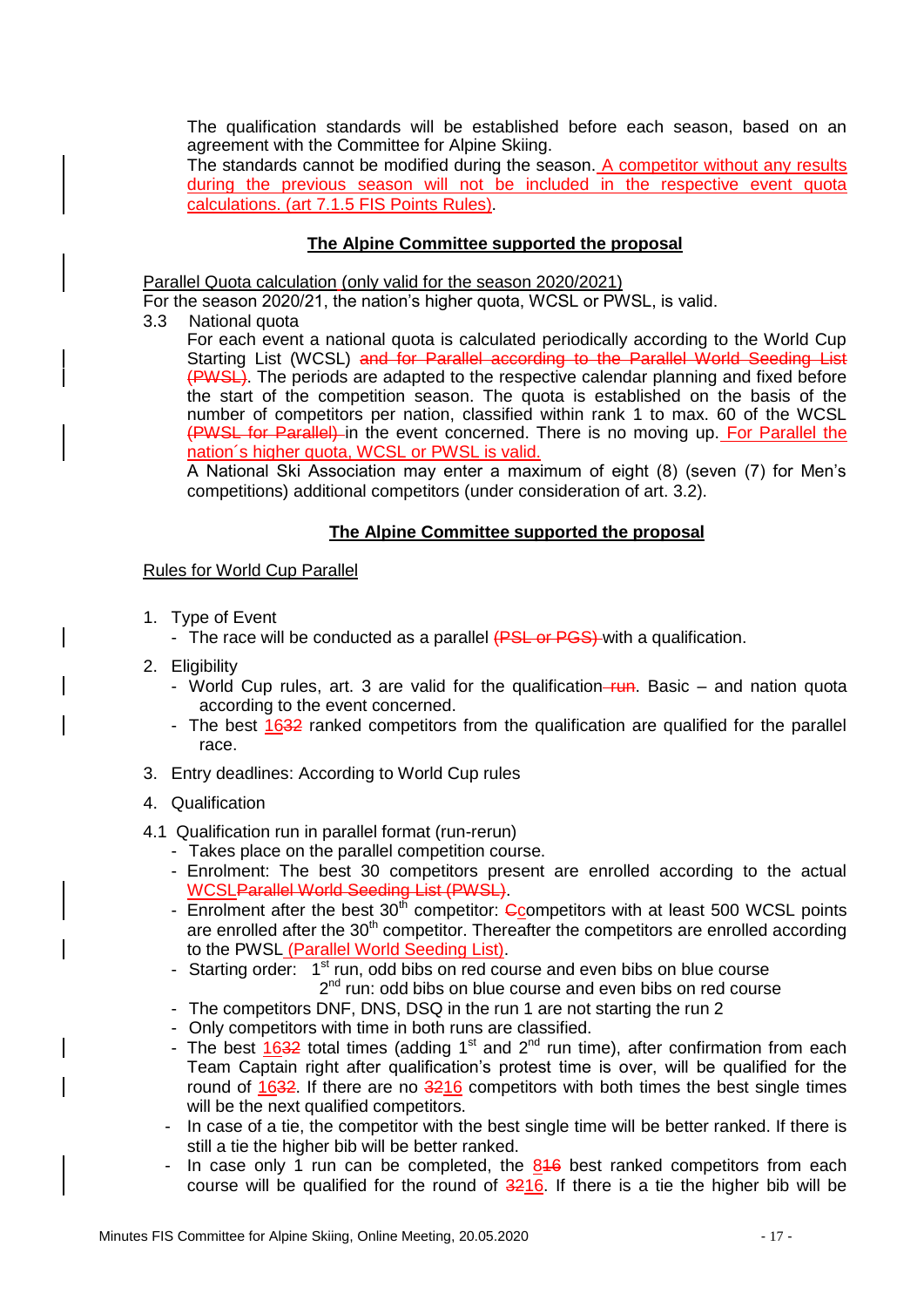better ranked. Competitors from the course with the best time will be enrolled with odd numbers according to rank (1, 3, 5, etc). Competitors from the other course will be enrolled with even numbers according to rank (2, 4, 6, etc)..

- 4.2 Qualification run (one run only)
	- Takes place on a different course (not the parallel competition course).
	- Enrolment: same as Qualification in the parallel course.
	- Starting order according to art 9.2 (World Cup Rules).
	- A qualification run is shorter than traditional SL or GS runs.
	- The qualification run will be set with single GS gates. In case of PSL: the distance from turning pole to turning pole according to ICR (art. 801.2.3).
	- In case of PGS: the distance from turning pole to turning pole should not be less than 13 m.
	- The best 1632 ranked competitors from the qualification run, after confirmation from each Team Captain right after qualification's protest time is over, are qualified. In case of a tie for the 16th 32nd position, the higher bib is the qualified competitor.
- 5. Parallel race
	- Enrolment: The 1632 qualified competitors are enrolled
	- Enrolment according to their ranking in the qualification run.
	- Bracket (Start list) for the parallel is according to ICR. (art. 1230.2.1)
	- First round: Each heat between competitors consists of two runs. The two competitors change courses for the second run.
	- From each pair, the competitor who is listed first or respectively on the top of the pairing, will start on the red course for the first run of the round. (ICR art. 1230.2.3).
	- For all heats, the allocation of course, blue or red, will be drawn.
	- The maximum penalty time after the first heat is: 0.5 second.
	- The losing competitors from the Round of 16 (first round) will be ranked from 9 to 16 according to their total time (run and re-run). Competitors without total time will be ranked according to their time from the qualification.
	- The losing competitors from the Quarter final will be ranked from 5 to 8 according to their total time (run and re-run). Competitors without total time will be ranked according to their time from the qualification. In case of a single gender competition all competitors losing the Quarter finals will race for their final ranking.
	- The losing competitors after the first round will be ranked from 17 to 32 according to their total time (run and re-run) Competitors without total time will be ranked according to the time from the qualification.
	- All following rounds from round of 16, consist of one run.
	- In case of a tie in the round of 16, the Quarter finals or the Semi-finals the winner will be determined by the best total time from the first round (run and re-run). In case the competitors cannot be separated on total time from the first round, the competitor with the lowest bib will advance to the next round.
	- The losing competitors from the round of 16 will be ranked from 9 to 16 according to their total time from their run. In case of tie, the time of previous round is valid. Those without a time will be ranked according their time of previous round.
	- The losing competitors from the Quarter-final will race for their final ranking. (rank 5 to 8, according to bracket, ICR.) In case of a tie, the regulation above is valid.
	- In case of a tie in the Final and/or the Small Final, competitors are ranked ex-aequo. (tie)
	- ICR Art. 1220, Parallel events is valid
- 6. Precisions
	- In Parallel events the distance from turning pole to turning pole should not be less than 16 m and not more than 20 m.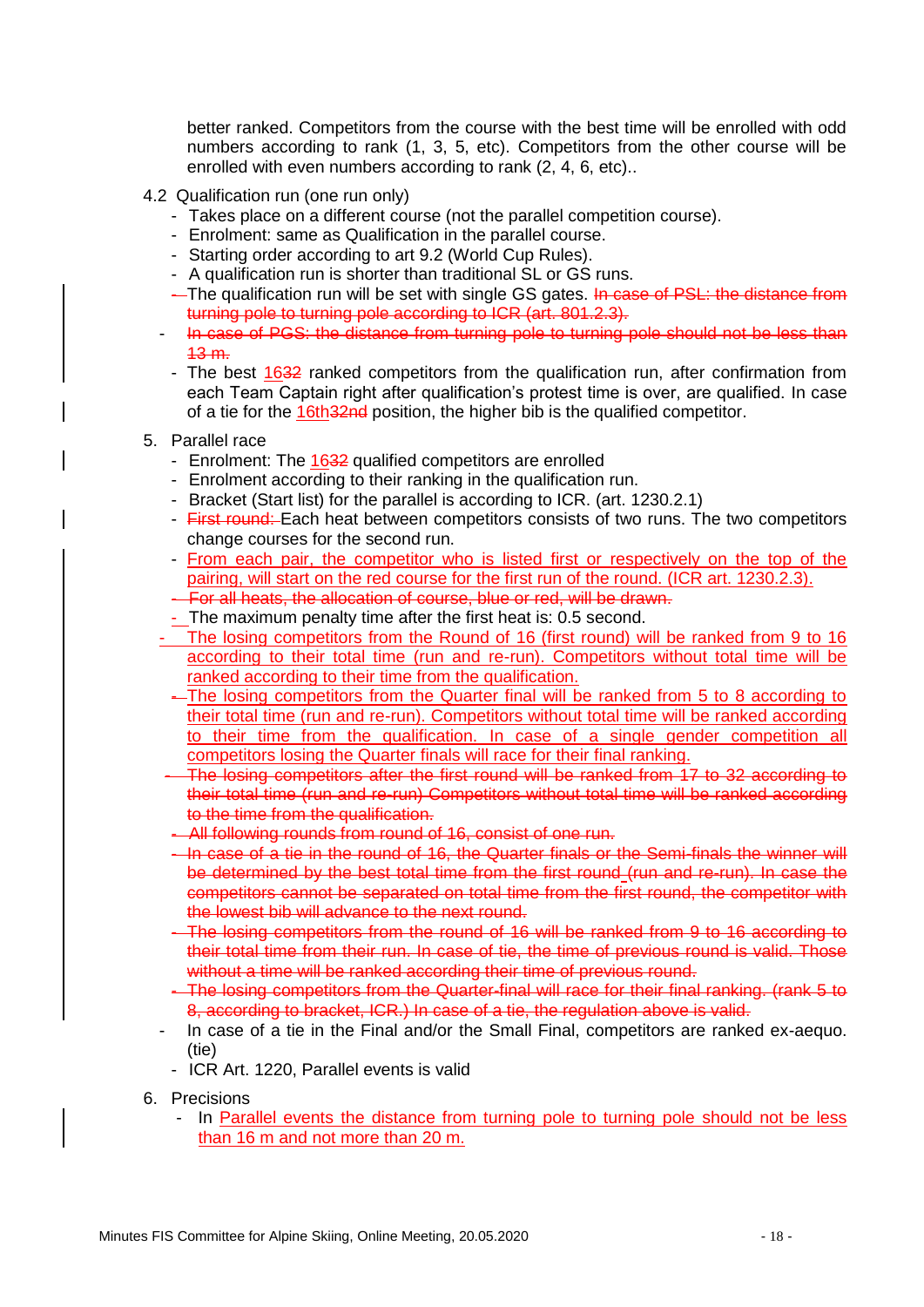- In case of PSL, Slalom Specifications for Alpine Competition Equipment are valid. In case of PGS, Giant Slalom Specifications for Alpine competition equipment are valid (Exception race suits).
- Qualification run and Parallel race will be set by FIS.
- Parallel WCSL will be introduced for season 2020/2021.
- For the season 2020/21, the nation's higher quota, WCSL or PWSL, is valid.
- In case of force majeure the Jury can decide to use any qualification method. (art. 4.1 or 4.2)
- 7. World Cup points
	- Neither for the qualification run or parallel race, FIS points will be awarded.
	- Athletes ranked from  $17<sup>th</sup>$  to  $30<sup>th</sup>$  position in the Qualification run will be awarded World Cup points.

Exception: no points will be awarded in case of Qualification run in parallel format with only 1 run, according to art. 4.1.

- World Cup points in the event concerned (PAR) and Overall World Cup points (also including Nation Cup points) will be awarded as follows:

| 1 <sup>st</sup>  | 100 | 17 <sup>th</sup>          | 14               |
|------------------|-----|---------------------------|------------------|
| 2 <sup>nd</sup>  | 80  | $18^{th}$                 | 13               |
| 3 <sup>rd</sup>  | 60  | 19 <sup>th</sup>          | 12               |
| $4^{\text{th}}$  | 50  | 20 <sup>th</sup>          | 11               |
| $5^{\text{th}}$  | 45  | $21^{th}$                 | 10               |
| 6 <sup>th</sup>  | 40  | $22^{th}$                 |                  |
| 7 <sup>th</sup>  | 36  | 23 <sup>th</sup>          | $\frac{9}{8}$    |
| 8 <sup>th</sup>  | 32  | $24^{\text{th}}$          | $\overline{7}$   |
| 9 <sup>th</sup>  | 29  | $25^{\text{th}}$          | 6<br>5<br>4<br>3 |
| $10^{\text{th}}$ | 26  | $26^{\text{th}}$          |                  |
| $11^{th}$        | 24  | 27 <sup>th</sup>          |                  |
| $12^{th}$        | 22  | 28 <sup>th</sup>          |                  |
| 13 <sup>th</sup> | 20  | $29^{\text{th}}$          | $\overline{2}$   |
| 14 <sup>th</sup> | 18  | 30 <sup>th</sup>          | $\overline{1}$   |
| 15 <sup>th</sup> | 16  |                           |                  |
| 16th             | 15  | $\frac{34^{st}}{32^{nd}}$ | $\ddagger$       |

8. Prize Money: According to World Cup rules art. 6

#### **The Alpine Committee supported the proposal**

Another rules proposed at the meeting were tabled to the autumn meeting.

The Swiss representative asked to remove Wengen as the organiser of World Cup events in the calendar 2021/22 and 2022/23. (*This proposal was finally withdrawn by the Swiss NSA before the FIS Council meeting)*

A first idea how to ensure the minimum number of participation NSA in a World Cup event to make it a valid competition was presented. After short discussions not written proposal will be send to the FIS Council.

*(The FIS Council will establish a FIS World Cup Task Force per event, including members of the National Ski Association organising nation, the respective local organising committee, broadcast-commercial rights holder, FIS Race Director and Management, Medical Committee representative, Alpine Committee Chair and Council member from the organising nation)*

#### **12.1 Working Group Coaches Women (Peter Gerdol, FIS)**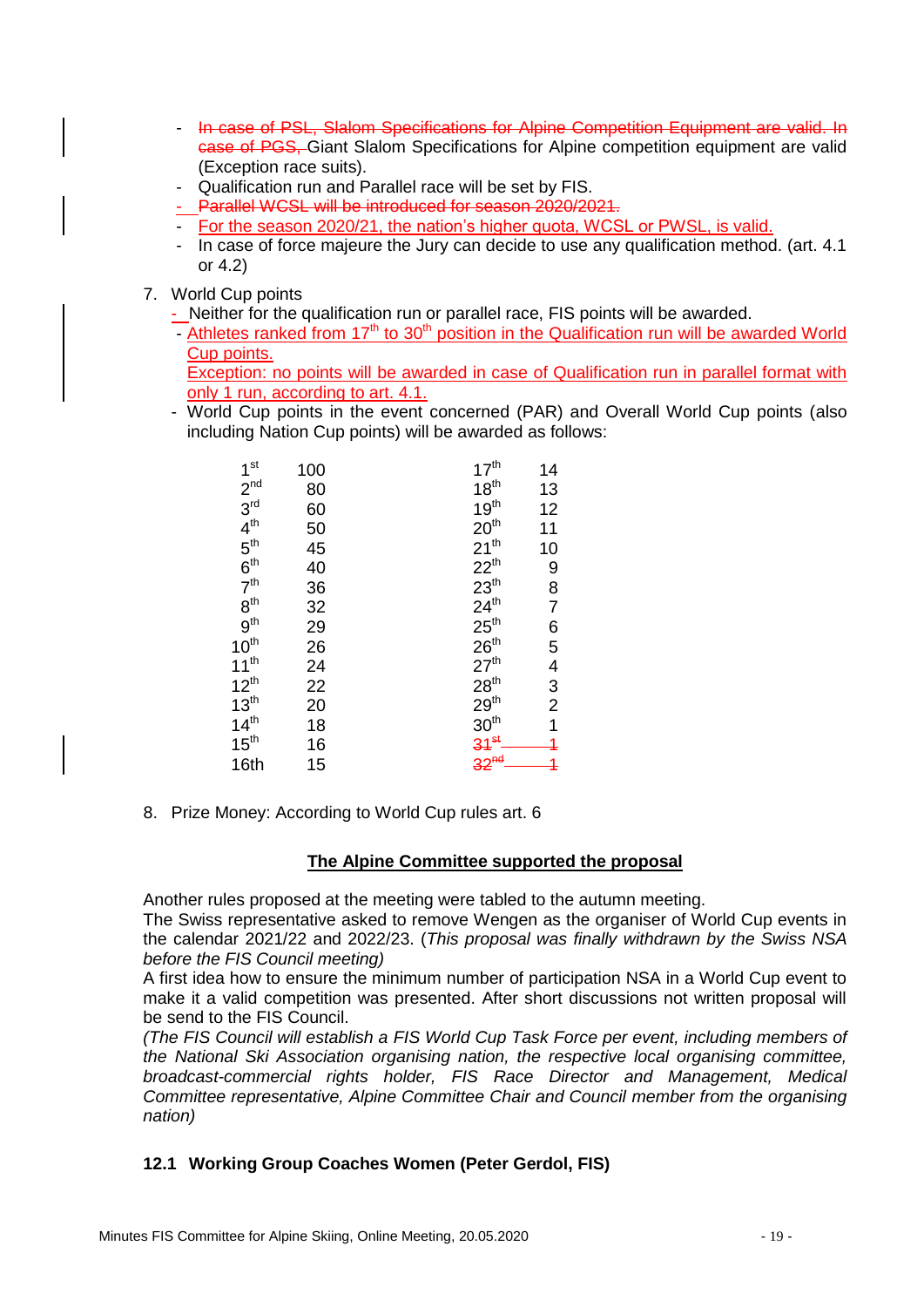The Women's Chief Race Director informed that an online meeting was held on April,  $22<sup>nd</sup>$  with 20 nations present, along with the whole FIS Women's World Cup Team.

The Chairman (Paul Kristofic - USA) and Vice-Chairman (Tim Gfeller - NOR) were confirmed in their positions for one more season. During the meeting some feedback from the Head Coaches was asked in order to better address possible issues during the summer inspections. Of particular notice was some information in regard to accommodation and ski rooms. The Women's team will discuss these themes with the LOCs. Concerning the competition rules there were raised some ideas to regulate the quotas in PAR races - this lead to a formal proposal that was accepted at the World Cup Sub-Committee meeting earlier.

Atle Skaardal was invited to report on the ISPP project and to give first information about the status of preparation for the OWG test event in Yanqing (CHN).

#### **12.2 Working Group Coaches Men (Markus Waldner, FIS)**

During the season 19/20 the Working Group had five meetings (Sölden, Beaver Creek, Wengen, Garmisch and Kvitfjell).The last scheduled meeting in Cortina could not be held because the World Cup finals were cancelled.

One of the main topics was the debriefing of the Events on a regular basis, generally to discuss eventual issues with the goal for immediate improvements.

Most important points on the agenda were the discussion of the Parallel rules (runrerun), the Parallel quotas for the next season and the proposal for a new starting order in speed events which were forwarded first to the Executive Board and proposed in the World Cup Sub-Committee online meeting.

Markus Waldner would like to thank the Chairmen Thomas Stauffer (SUI) and Vice Chair Massimo Rinaldi (ITA) for all the efforts and great job they did over the season.

#### **13. Intercontinental Cup (Stefano Pirola, CHI)**

In general all the Continental Cups faced different snow conditions, very good mainly in the Northern Hemisphere and difficult conditions in the Southern Hemisphere.

Regarding the season 2019/2020 a total of 179 races was held with about 25% less races because of cancellations due to the Corona virus outbreak in the Northern Hemisphere:

| EUROPA CUP                   | 60 |
|------------------------------|----|
| NOR AM CUP                   | 46 |
| FAR EAST CUP                 | 24 |
| SOUTH AMERICAN CUP           | 30 |
| AUSTRALIA NEW ZEALAND CUP 19 |    |

The South American Cup season faced, in the central part of the Andes, the worsted season in the last 30 years with a big drought in some ski resorts in ARG and CHI, instead the southern part receive a lot of snow with excellent conditions. They had replaced a lot of races in the southern ski resorts like the speed finals in a new site, Corralco, CHI.

The Australia New Zealand Cup also faced different snow conditions, in Australia a lot of snow and bad weather and in New Zealand, despite the less snow in some resorts at the beginning of the season, snowfalls in August and snow making, allowed to run all the races. Again the Winter Games NZ were successfully completed at Coronet Peak.

Despite the good snow conditions in the Northern Hemisphere, at the end of the season, the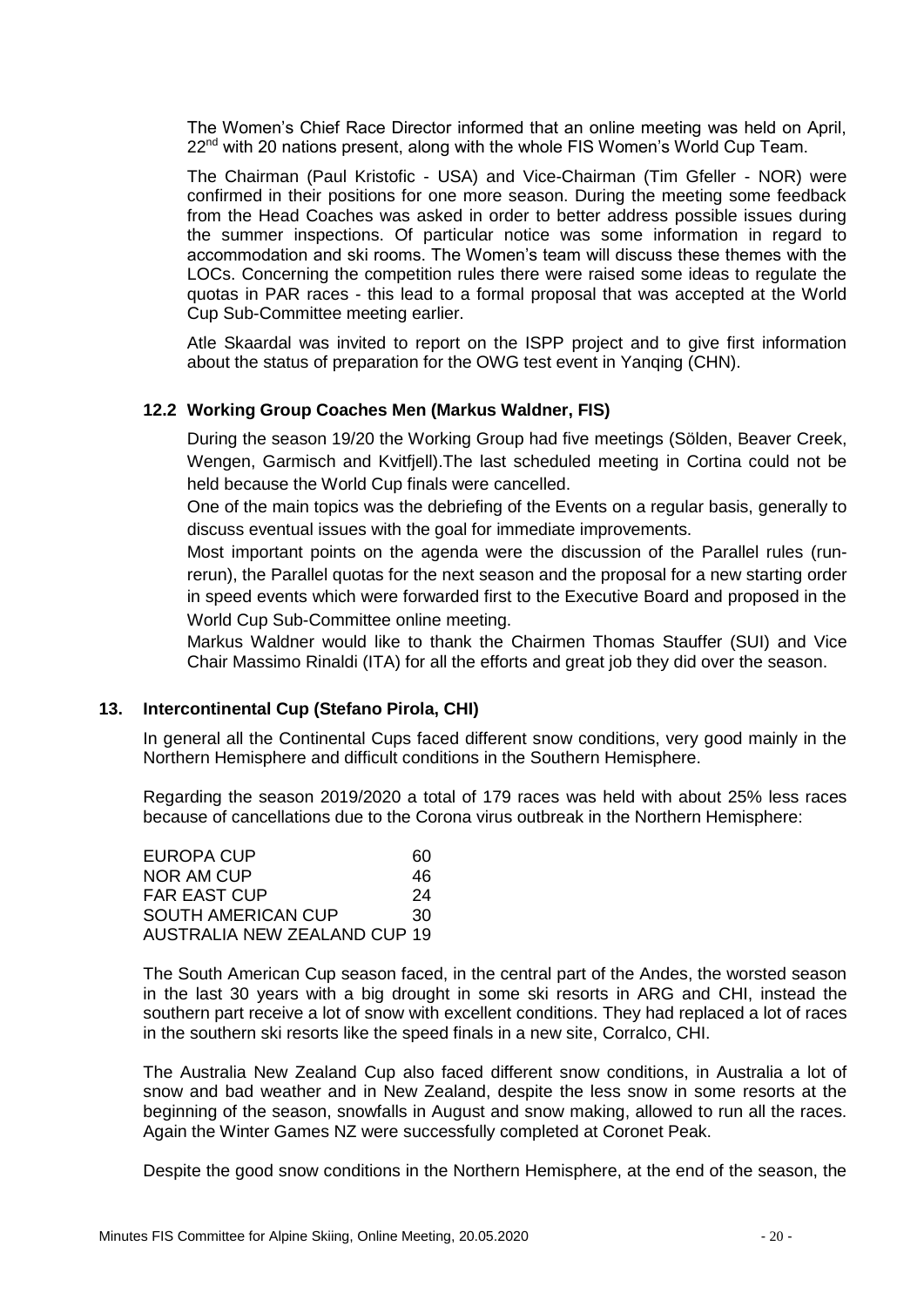Corona virus has a huge impact in the FEC with all the races in Japan cancelled, but good news coming early in the season with a lot of races organised in China. Europa and North America must also cancel all the races in March included the finals.

For all the future looks uncertain but at least in the ANC and SAC Cups they have already finalized their calendars and we hope they can carry out their competitions and for the other cups in the Northern Hemisphere they have more time to fix the calendars and take the measures that may be required in the current situation.

A proposal to install a Parallel Cup at all Continental Cups in the season 2020/2021 starting in the Northern Hemisphere is presented for approval.

Rules and Precisions will be presented and approved during the FIS Autumn meeting.

#### **The Alpine Committee supported the proposal**

#### **13.1 European Cup (Herbert Mandl, AUT)**

The Sub-Committee had no online meeting this time. The Chairman was in contact with both Coordinators working on the 2020/21 draft calendars. He wishes to have a meeting in Zurich in Autumn.

Overall Leader Bib (EC)

3.4 Leader Bib

The current leader or the best placed competitor present at the event in the respective Continental Cup and the actual Overall leader will compete in the leader bibs. For the first race of the season this is the winner of the previous season, for the second race this is the winner of the first race and for the third race and thereafter the leader bib is worn by the current leader of the series according to the respective Continental Cup standings.

#### **The Alpine Committee supported the proposal**

#### **13.2 Nor-Am Cup (Chip Knight, USA)**

The Nor-Am Sub-Committee had a meeting in April. Draft calendars are prepared but with some question marks included, waiting for the confirmation of the World Cup event in Lake Louise in November.

Looking forward to have the finals in Panorama next March as part of the test events in preparation of the 2022 World Junior Championships.

#### **13.3 Far East Cup (Michihiko Nakamura, JPN)**

The Chairman informed that half of the scheduled programmed races had to be cancelled due to Covid-19 pandemic.

A draft calendar for the next season was established but in any case most of the sites and dates are to be confirmed.

#### **13.4 South American Cup (Ernesto Cingolani, ARG)**

Report was given by the Chairman. The winter season is still not clear due to the actual restrictions. Ski areas will try to open even with the restrictions that will be adopted.

#### **13.5 Australia / New Zealand Cup (Lachlan,Clark AUS)**

The Chairman Lachlan Clark made his report.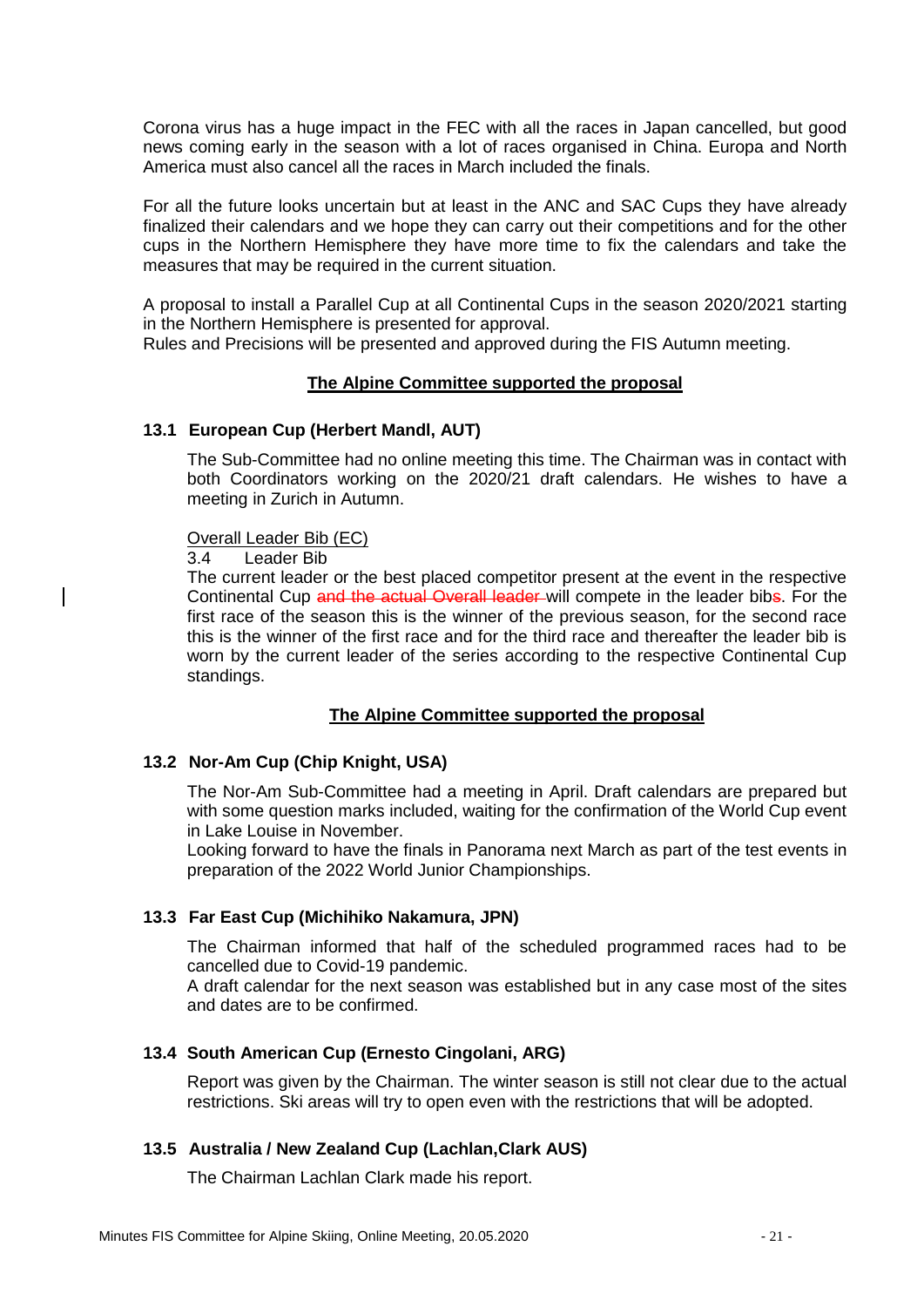Even if the actual situation in the region is very stable the borders however are still closed to travel out or in the country.

Discussion between both nations (AUS-NZL) are taking place and there is an idea to have a "travel bubble" to permit travel and have the possibility to run the ANC Cup during the Southern Hemisphere season.

#### **14. Youth Questions (Ken Read, CAN)**

As our Sub-Committee had no urgent proposals, it was decided to postpone our meeting until the autumn meetings in Zurich.

We did organise a 'gathering', as is our usual practice, with attending Members of the sub-committee and the coaches and Team Leaders at the 2020 FIS Alpine Junior World Ski Championships, where topics of the parallel, safety, speed training/competition and future Organisers were reviewed.

Over the past season, our junior competitors have delivered great performances at the Continental Cup level and in the World Cup. These performances in the technical events are a positive statement. Several Junior World Champions have moved quickly into leadership roles on the World Cup.

The FIS Alpine Junior World Ski Championships continue to be a remarkable project, with record numbers of participating nations. Our 2020 host, Narvik (NOR), invested tremendous effort into the venues and staging of these Championships, with exceptional volunteer and community support. Unfortunately, we were unable to compete the Championship. But this in no way should diminish the result. *Tusen takk* to the community of Narvik and the Norwegian Ski Federation.

But we must continue to flag attention to our profound concern: *the continuing decline of participation in the speed events of downhill and super G*. The numbers of competitors, particularly with women in Continental Cups and the World Juniors are at or near record low levels.

We need concrete steps to give our younger competitors access to speed training and competition, so we have strong competitive fields for both women and men, now and long into the future. The sub-committee has committed to find solutions, working with our organisers and National Ski Association youth leaders.

The FIS Children's Race Organisers reported to us that due to the cancellation of the season in mid-March, many FIS Children's Competitions did not take place and several competitions were compromised. They remain fully committed to supporting our youngest competitors.

Our sub-committee does have one major proposal for review at our autumn meeting: a proposal for the change of age for FIS competitors. The sub-committee will thoroughly discuss this proposal and make a recommendation to the Alpine Committee in Zurich.

Youth and juniors are the foundation of our sport. Every member of our subcommittee is dedicated to share knowledge and provide leadership, so our investment today pays dividends in the not too distant future. Our National Ski Associations and their member clubs work hard to provide robust development pathways, to develop good athletes and good citizens.

We are also fortunate to work with many dedicated professionals within the FIS.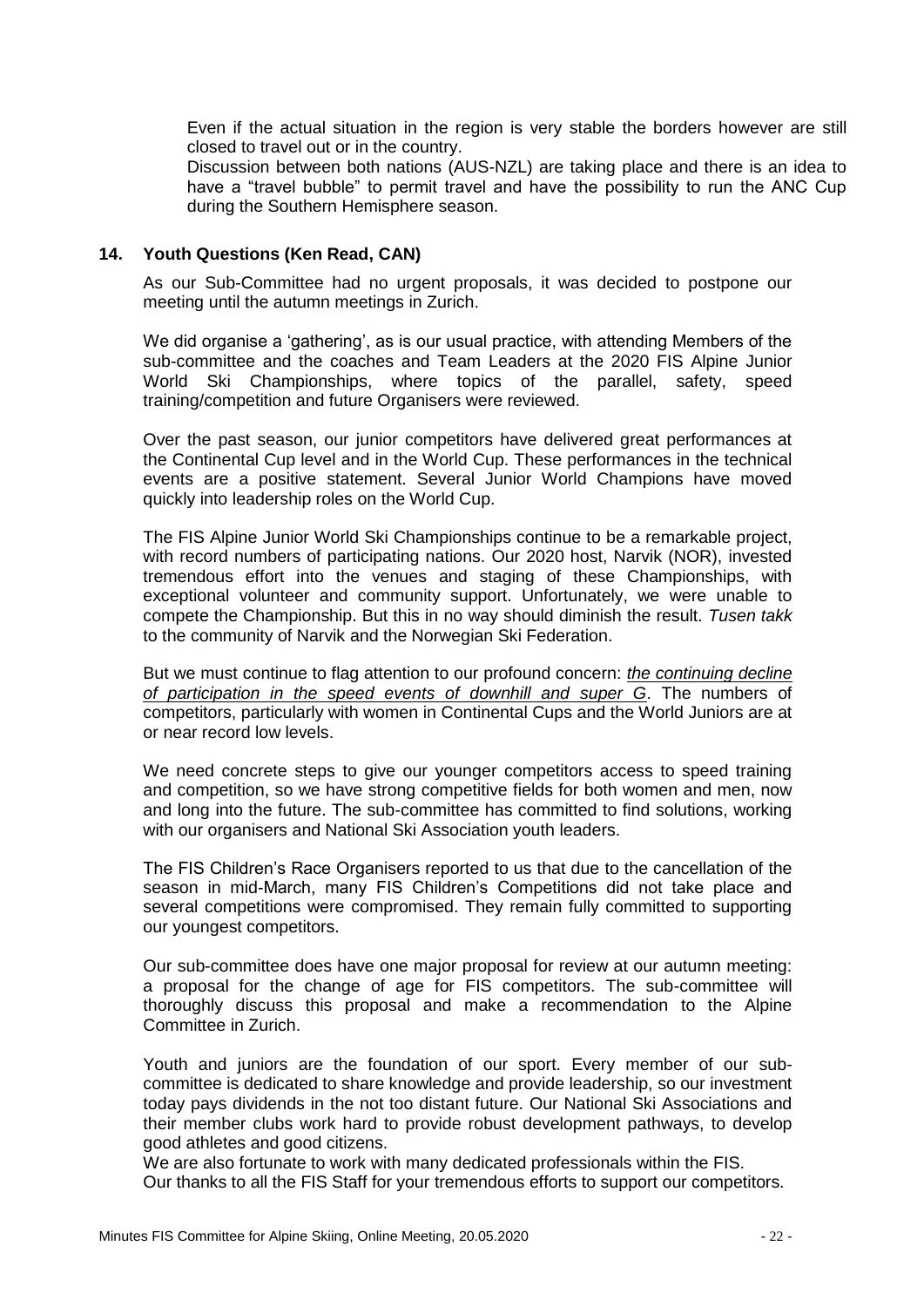#### **14.1 FIS Alpine Junior World Ski Championships (Jordi Pujol, FIS)**

#### 2020 Narvik (NOR)

The 2020 FIS Junior World Championships was held in Narvik (NOR), it was an amazing place and a very good Organising Committee.

The fact that the Finish area is almost on the fiord, makes the weather changing very fast so, in 24 hours we had all different types of meteo. Nevertheless, the Organising Committee, Volunteers and the Norway Ski Team Staff reacted quickly and precisely in every situation. Due to the strong wind we had to start the DH race from the reserve Start for women and men, the speed race course was demanding so we end up with good winners.

Following the local Medical instructions about COVID 19, we had to cancel the WJC before we could run all the events, losing on the Men's side the AC, GS and SL and the Mixed Team Parallel for both genders.

Thanks to the Organising Committee, Volunteers, TD's, Coaches and FIS colleagues for the great job.

The Marc Hodler Trophy was won by Austria ahead of Norway and Sweden.

#### 2021 Bansko (BUL)

Appreciate that the Men's TD in Narvik was Viktor Gichev from Bansko (BUL) who will be the Chief of Race in 2021 Bansko WJC. Also part of the Bansko Organising Committee was in Narvik as a study group, attending meetings and helping on the slopes. They are well prepared for next 2021 World Junior Championships.

Because the COVID 19, inspections on site are planned for the next Autumn.

#### 2022 Panorama (CAN)

The NAC Finals in Panorama were also cancelled, which was planned to be a test for the 2022 WJC. The idea is to organise the 2021 NAC Finals.

*During the FIS Council meeting St. Anton was confirmed by the Austrian National Ski Association as the organiser of the 2023 FIS Alpine Junior World Ski Championships.*

Yuzhno Sakhalinsk in Russia has applied for the 2024 FIS Alpine Junior World Ski Championships.

#### **15. Material and Equipment (Bernhard Russi, SUI)**

#### **15.1 Working Group Alpine Equipment (Pernilla Wiberg, SWE)**

The working group for Alpine Equipment got together in a video conference meeting on the 2<sup>nd</sup> of April where we summarized the season 2019/2020.

Since the autumn meetings in Zürich we have had two telephone meetings with the working group for "cut resistant fabrics", and one physical meeting in Kitzbühel. We are very happy with the work that has come out of this group, which was launched in Zürich (October 2019) by the ISPP Chairman Atle Skaardal. We also would like to thank the FIS Council in their support of the budget asked for. The work to make a special test machine for alpine/ski-cross cut resistant fabrics is coming along well. The German institute; "Deutsche Institute für Textil- und Faserforschung Denkendorf", led by i.V. Dr. Thomas Stegmaier, has been entrusted with this work.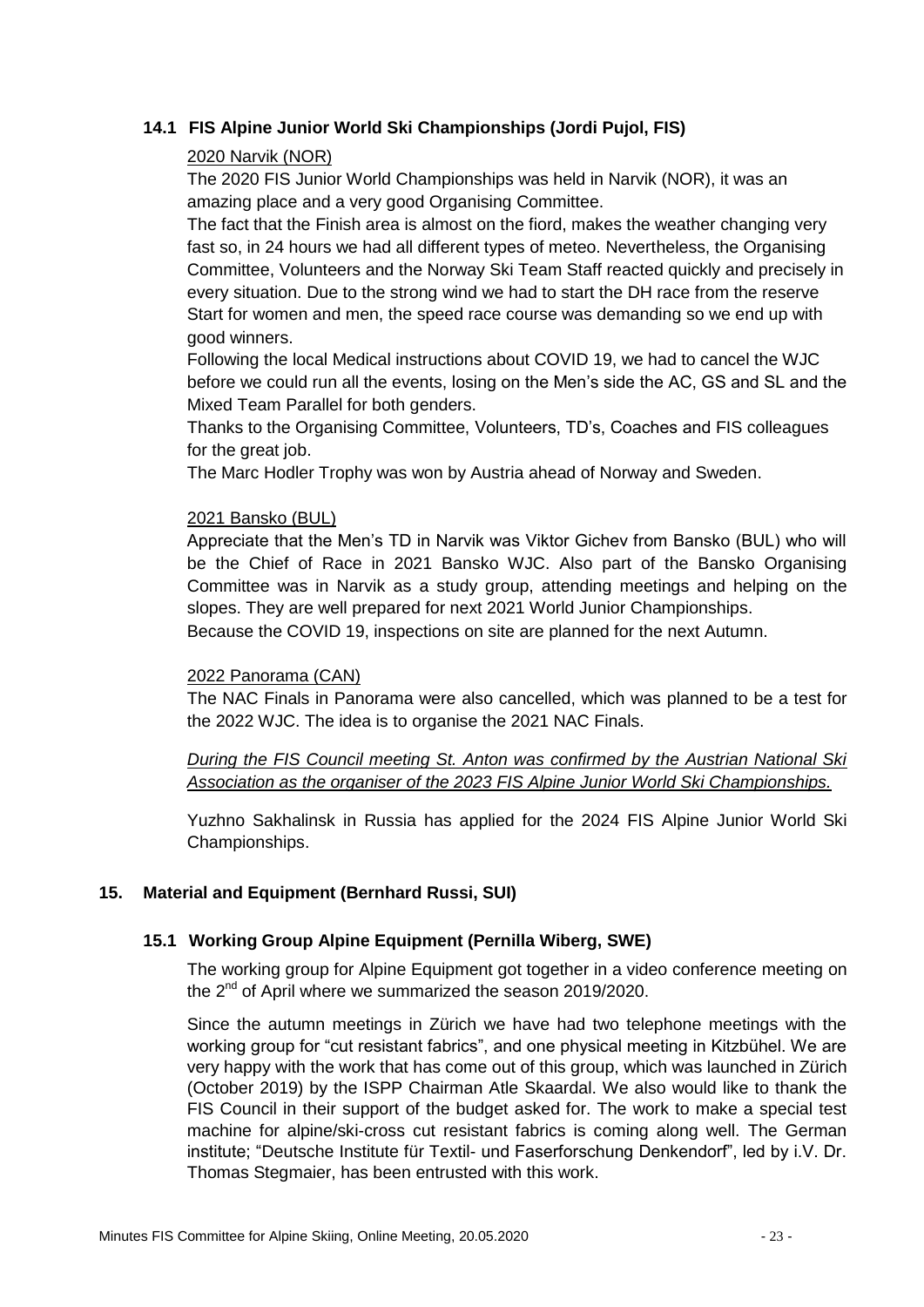The goal is to have a test machine ready in the fall so that the FIS can start allowing labels to the products already out there. The discussion to make this compulsory or not, for the athletes, is being discussed.

At the Fall meeting in Zürich the ISPP also wanted to establish an injury working group. A few of our members will be represented. The first meeting is supposed to take place in May. We have given other names forward to the ISPP chairman as well. It is important to have a balanced gender representation!

We discussed vividly, at our video conference, the format of the parallel competition. We of course support the athletes wish to make the format more fair, with a run and rerun. If there are concerns, from the TV, not to make the race too long, only the best 16 qualified racers should be in the final stage, not 32. Nevertheless, World Cup points should be given to the top 30.

#### **15.2 Injury Surveillance and Prevention Program (ISPP) (Atle Skaardal, FIS)**

The Chairman Dr. Hubert Hörterer organized an online meeting on Tuesday 19<sup>th</sup> May. He informed and explained the restructuring of the Steering Committee that has been going on since the FIS Autumn meetings last year and the clear intention to get more activity back into the group through initiatives from the competition managements and FIS committees.

"The Steering Committee should be a meeting point for all initiatives that can help preventing injuries for the FIS disciplines."

The Chairman proposed to include Pernilla Wiberg as a member in the Steering Committee. The proposal was accepted by the Steering Committee

Andy Wenger reported to the Steering Committee on the new injury registration data base.

Together with the Alpine Equipment Working Group and Prof. Nachbauer, which have been the architects of the new alpine Injury registration system reported on updates and improvements to the system and he informed about approx. 500 injury registrations over the last two years. This in-house system will replace the injury registration project conducted for many years by the OSLO research group.

Pernilla Wiberg reported to the Steering Committee from the working group "cut resistant fabric"

As the Chairwomen of the working group she reported about the status of the work done since the group was established in autumn last year.

Race Director Sandro Pertile presented a project for Ski jumping

His request for support from the Steering Committee was in regard to a centralized injury data registration system for ski jumping similar to alpine.

Finally, a new working group called "Alpine injury prevention" will be established under ISPP.

The FIS Council decided in February this year to establish a working group of sport and medical experts through the Steering Committee with the goal of reducing the number of serious injuries. The group will identify the most important injury hot-spots through methodical injury analysis and evaluation, in order to propose effective solutions for implementation to the competition. Management and the FIS committees. The new working group will be established in the next weeks and we will have the first online meeting already in June.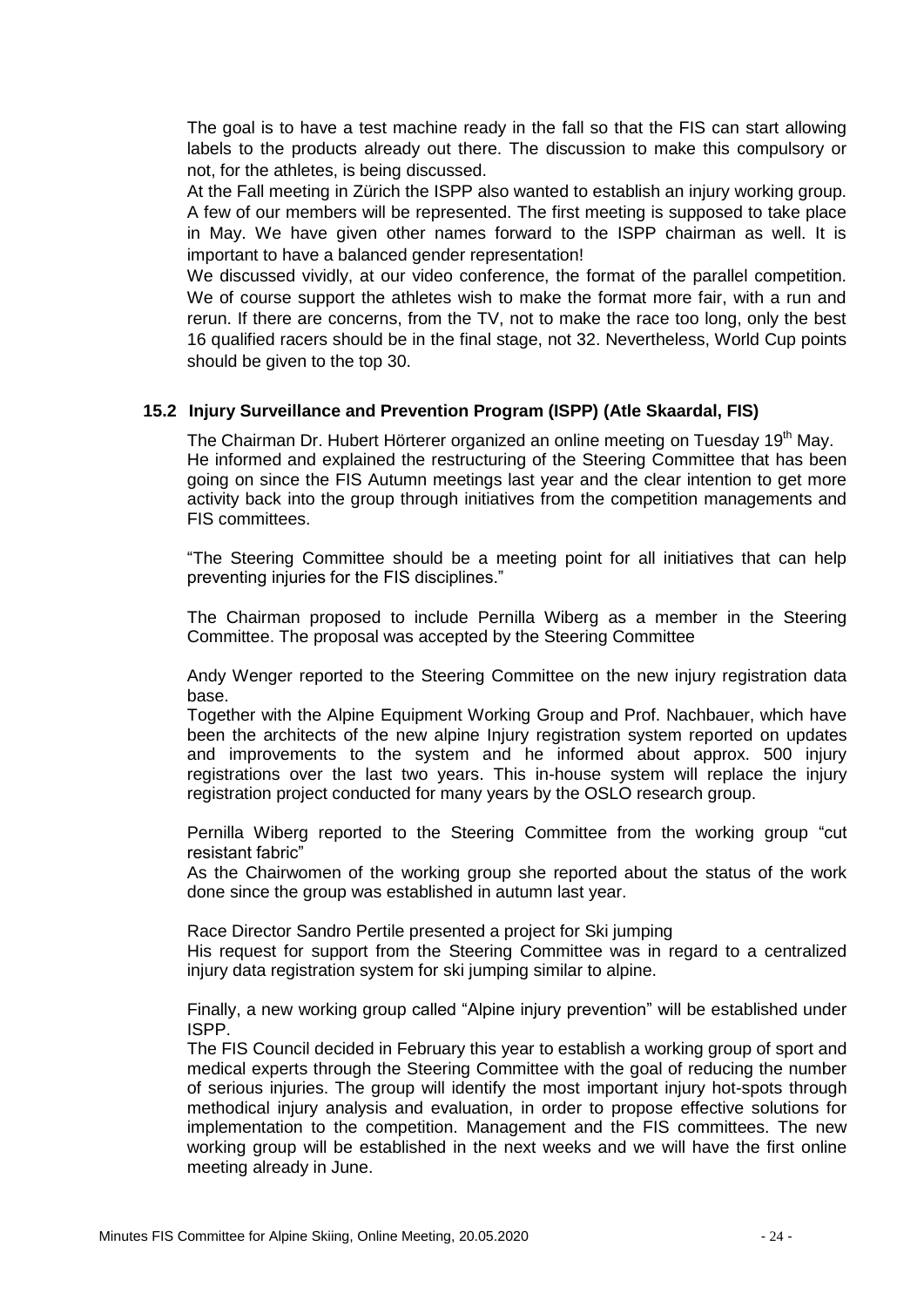The new working group will discuss the proposal from Pernilla Wiberg in regards to a project called "LACE".

#### Flourinated Ski Wax (Atle Skaardal. FIS)

Environmental and health issues connected to fluorinated ski wax have been discussed for a while now and especially within our Nordic disciplines.

It is scientifically shown that fluorinated ski wax has a negative environmental and health impact and from 4th July this summer, the European Union will regulate the production, transport, and sale of products containing specific Fluor compounds.

So with this knowledge the FIS Council decided to ban fluorinated ski waxes at their meeting in November 2019, and since it cannot be excluded that also other fluorine compounds used in waxes (not only the long chained C8 compound) can be harmful to environment and health; FIS decided to ban all fluorinated waxes, for all FIS disciplines and all levels from season 20/21.

The FIS Council then appointed FIS Council member Roman Kumpost (CZE) and Council member Erik Røste (NOR), to lead a working group implementing the ban.

FIS cross country Race director Pierre Mignerey, Lars Karløf (SWE) as external skiwax expert, Stefan Huber FIS Event Director and myself were requested to join the working group. And also since Biathlon followed FIS and is aiming for the same ban as us; Max Cobb, President of the US Biathlon association and IBU executive board member, was also included in the working group.

The working group was assigned to implement sport and equipment regulations in regard to the Fluor ban, in cooperation with FIS legal committee, and discipline committees and the race directors. It is important to have harmonized regulations for all FIS disciplines and to establish a reliable and appropriate test method and test procedure for the FIS competitions.

The working group immediately contacted and interviewed various expert groups and potential partners who are able to develop a control device that measures whether fluorinated wax is used or not and finally an agreement was signed for this project with the, in Germany based, Fraunhofer Institute and a partner company called Kompass.

Necessary functions, requirements and a so called wish-list for the control device which will be used out on the venues was established by the working group.

Ski-wax suppliers were through SRS, also requested to send wax samples to Kompass for the development process.

The control device, the Fluor wax detector is now well under development and also according to agreed time frames and the first prototype of the device is expected to be ready in July 2020.

The control device will be easy to use, it will be rather small, it's hand-held and with different support functions helping to validate the measurement process which will be done by the appointed controller. The test result will be determined within seconds and will only be shown as positive or negative. (red or green light)

A threshold/ or measurement tolerance is planned to be included as a function integrated in the control device, the exact threshold is still to be determined.

The controls will preferably be conducted in the start area, but discipline specific procedures are discussed this week.

More details about the test device itself can be better informed in June at our next working group meeting planned with SRS and hopefully the NSA's.

As soon as the prototype is developed, we will immediately start with testing and the validation process of the device itself before the final control device will be confirmed delivered to the competition management.

To ban fluorinated wax is widely supported but FIS also understand the challenges emphasized by stakeholders in regard to implementation from next seasons, but FIS is